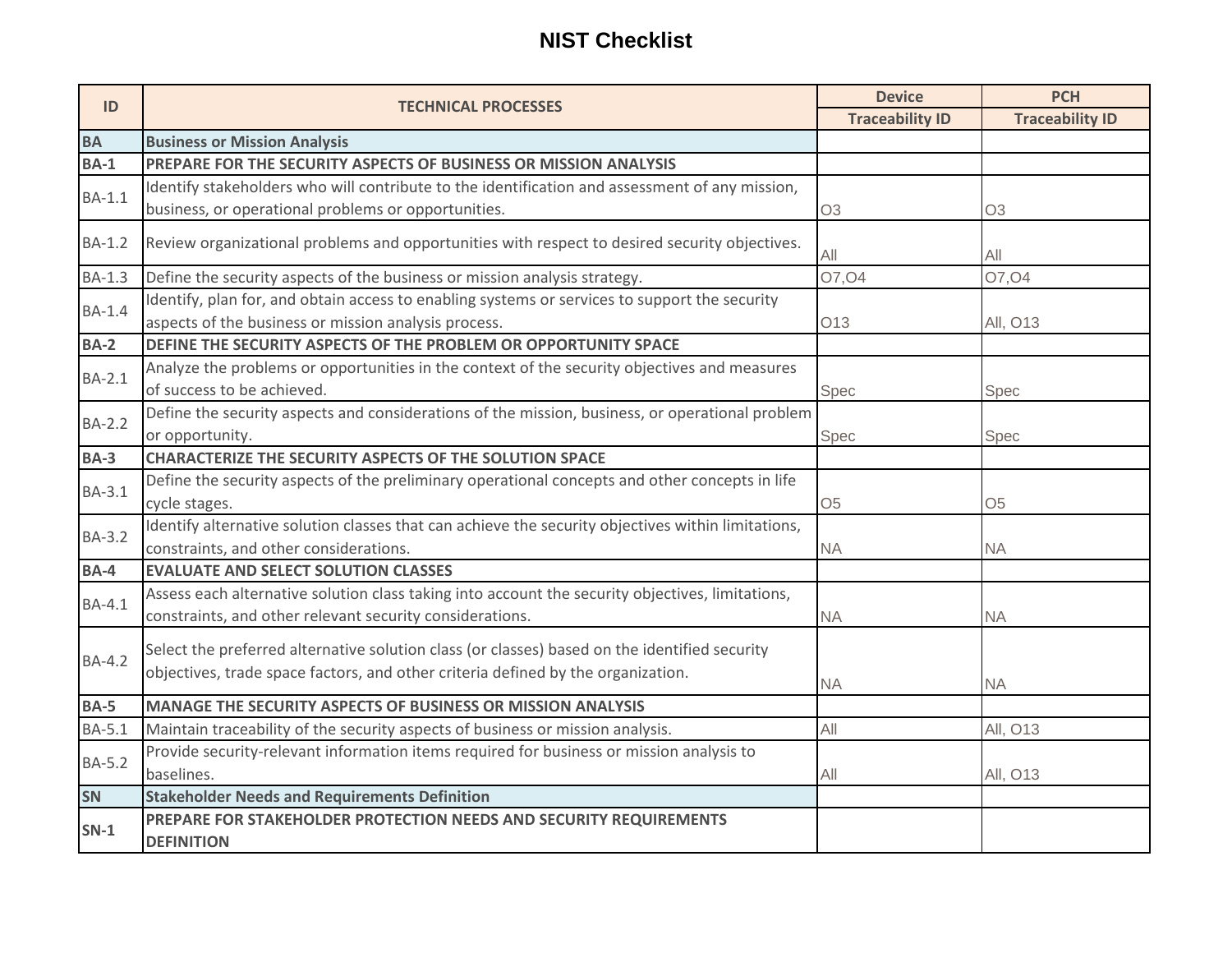| $SN-1.1$ | Identify the stakeholders who have a security interest in the system throughout its life cycle.                                                                                              | O <sub>3</sub> | O <sub>3</sub> |
|----------|----------------------------------------------------------------------------------------------------------------------------------------------------------------------------------------------|----------------|----------------|
| $SN-1.2$ | Define the stakeholder protection needs and security requirements definition strategy.                                                                                                       | O <sub>6</sub> | O <sub>6</sub> |
| $SN-1.3$ | Identify, plan for, and obtain access to enabling systems or services to support the security<br>aspects of the stakeholder needs and requirements definition process.                       |                |                |
| $SN-2$   | <b>DEFINE STAKEHOLDER PROTECTION NEEDS</b>                                                                                                                                                   |                |                |
| $SN-2.1$ | Define the security context of use across all preliminary life cycle concepts.                                                                                                               | O <sub>5</sub> | O <sub>5</sub> |
| $SN-2.2$ | Identify stakeholder assets and asset classes.                                                                                                                                               | O <sub>6</sub> | O <sub>6</sub> |
| $SN-2.3$ | Prioritize assets based on the adverse consequence of asset loss.                                                                                                                            | O7             | O7             |
| $SN-2.4$ | Determine asset susceptibility to adversity and uncertainty.                                                                                                                                 | O7             | O7             |
| $SN-2.5$ | Identify stakeholder protection needs.                                                                                                                                                       | O7             | O7             |
| $SN-2.6$ | Prioritize and down-select the stakeholder protection needs.                                                                                                                                 | O7             | O7             |
| $SN-2.7$ | Define the stakeholder protection needs and rationale.                                                                                                                                       | O7             | O7             |
| $SN-3$   | DEVELOP THE SECURITY ASPECTS OF OPERATIONAL AND OTHER LIFE CYCLE CONCEPTS                                                                                                                    |                |                |
| $SN-3.1$ | Define a representative set of scenarios to identify all required protection capabilities and<br>security measures that correspond to anticipated operational and other life cycle concepts. | O7             | O7             |
| $SN-3.2$ | Identify the security-relevant interaction between users and the system.                                                                                                                     | O7             | O7             |
| $SN-4$   | TRANSFORM STAKEHOLDER PROTECTION NEEDS INTO SECURITY REQUIREMENTS                                                                                                                            |                |                |
| $SN-4.1$ | Identify the security-oriented constraints on a system solution.                                                                                                                             | Spec           | Spec           |
| $SN-4.2$ | Identify the stakeholder security requirements and security functions.                                                                                                                       | Spec           | Spec           |
| $SN-4.3$ | Define stakeholder security requirements, consistent with life cycle concepts, scenarios,                                                                                                    |                |                |
|          | interactions, constraints, and critical quality characteristics.                                                                                                                             | O <sub>6</sub> | O <sub>6</sub> |
| $SN-4.4$ | Apply security metadata tagging to identify stakeholder security requirements and security-                                                                                                  |                |                |
|          | driven constraints.                                                                                                                                                                          | O <sub>6</sub> | O <sub>6</sub> |
| $SN-5$   | <b>ANALYZE STAKEHOLDER SECURITY REQUIREMENTS</b>                                                                                                                                             |                |                |
| $SN-5.1$ | Analyze the complete set of stakeholder security requirements.                                                                                                                               | O7             | O7             |
| $SN-5.2$ | Define critical security-relevant performance and assurance measures that enable the                                                                                                         |                |                |
|          | assessment of technical achievement.                                                                                                                                                         | O7             | O7             |
| $SN-5.3$ | Validate that stakeholder protection needs and expectations have been adequately captured                                                                                                    |                |                |
|          | and expressed by the analyzed security requirements.                                                                                                                                         | O7             | O7             |
| $SN-5.4$ | Resolve stakeholder security requirements issues.                                                                                                                                            | O7             | O7             |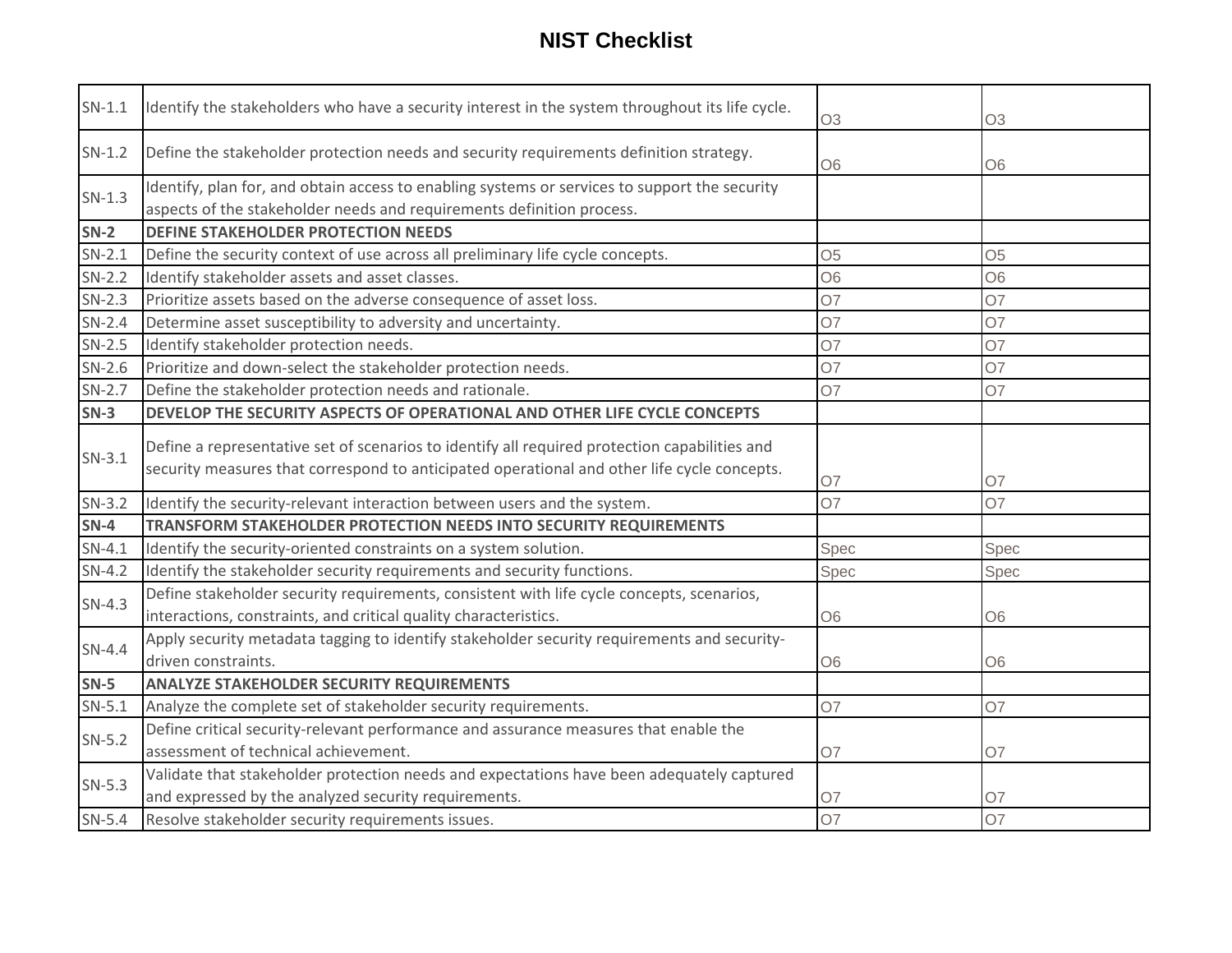| $SN-6$      | MANAGE STAKEHOLDER PROTECTION NEEDS AND SECURITY REQUIREMENTS DEFINITION                                                                                |                |                |
|-------------|---------------------------------------------------------------------------------------------------------------------------------------------------------|----------------|----------------|
| $SN-6.1$    | Obtain explicit agreement on the stakeholder security requirements.                                                                                     | Spec           | Spec           |
| $SN-6.2$    | Record asset protection data.                                                                                                                           | O16, DC10      | O16, PC13      |
| $SN-6.3$    | Maintain traceability between stakeholder protection needs and stakeholder security<br>requirements.                                                    | All            | All, O13       |
| $SN-6.4$    | Provide security-relevant information items required for stakeholder needs and requirements<br>definition to baselines.                                 | O <sub>4</sub> | O <sub>4</sub> |
| <b>SR</b>   | <b>System Requirements Definition</b>                                                                                                                   |                |                |
| $SR-1$      | PREPARE FOR SYSTEM SECURITY REQUIREMENTS DEFINITION                                                                                                     |                |                |
| $SR-1.1$    | Define the security aspects of the functional boundary of the system in terms of the security<br>behavior and security properties to be provided.       | O <sub>6</sub> | O <sub>6</sub> |
| $SR-1.2$    | Define the security domains of the system and their correlation to the functional boundaries of<br>the system.                                          | O <sub>6</sub> | O <sub>6</sub> |
| $SR-1.3$    | Define the security aspects of the system requirements definition strategy.                                                                             | O <sub>6</sub> | O <sub>6</sub> |
| $SR-1.4$    | Identify, plan for, and obtain access to enabling systems or services to support the security<br>aspects of the system requirements definition process. |                |                |
| <b>SR-2</b> | DEFINE SYSTEM SECURITY REQUIREMENTS                                                                                                                     |                |                |
| $SR-2.1$    | Define each security function that the system is required to perform.                                                                                   | O <sub>6</sub> | O <sub>6</sub> |
| $SR-2.2$    | Define system security requirements, security constraints on system requirements, and<br>rationale.                                                     | O <sub>6</sub> | O <sub>6</sub> |
| $SR-2.3$    | Incorporate system security requirements and associated constraints into system requirements<br>and define rationale.                                   | O6, O7         | O6, O7         |
| SR-2.4      | Apply security metadata tagging to identify system security requirements and security-driven<br>constraints.                                            | O6, O7         | O6, O7         |
| $SR-3$      | <b>ANALYZE SYSTEM SECURITY IN SYSTEM REQUIREMENTS</b>                                                                                                   |                |                |
| $SR-3.1$    | Analyze the complete set of system requirements in consideration of security concerns.                                                                  | O7             | O7             |
| SR-3.2      | Define security-driven performance and assurance measures that enable the assessment of<br>technical achievement.                                       | O7             | 07             |
| SR-3.3      | Provide the analyzed system security requirements and security-driven constraints to<br>applicable stakeholders for review.                             | O7             | O7             |
| SR-3.4      | Resolve system security requirements and security-driven constraints issues.                                                                            | O7             | O7             |
| $SR-4$      | <b>MANAGE SYSTEM SECURITY REQUIREMENTS</b>                                                                                                              |                |                |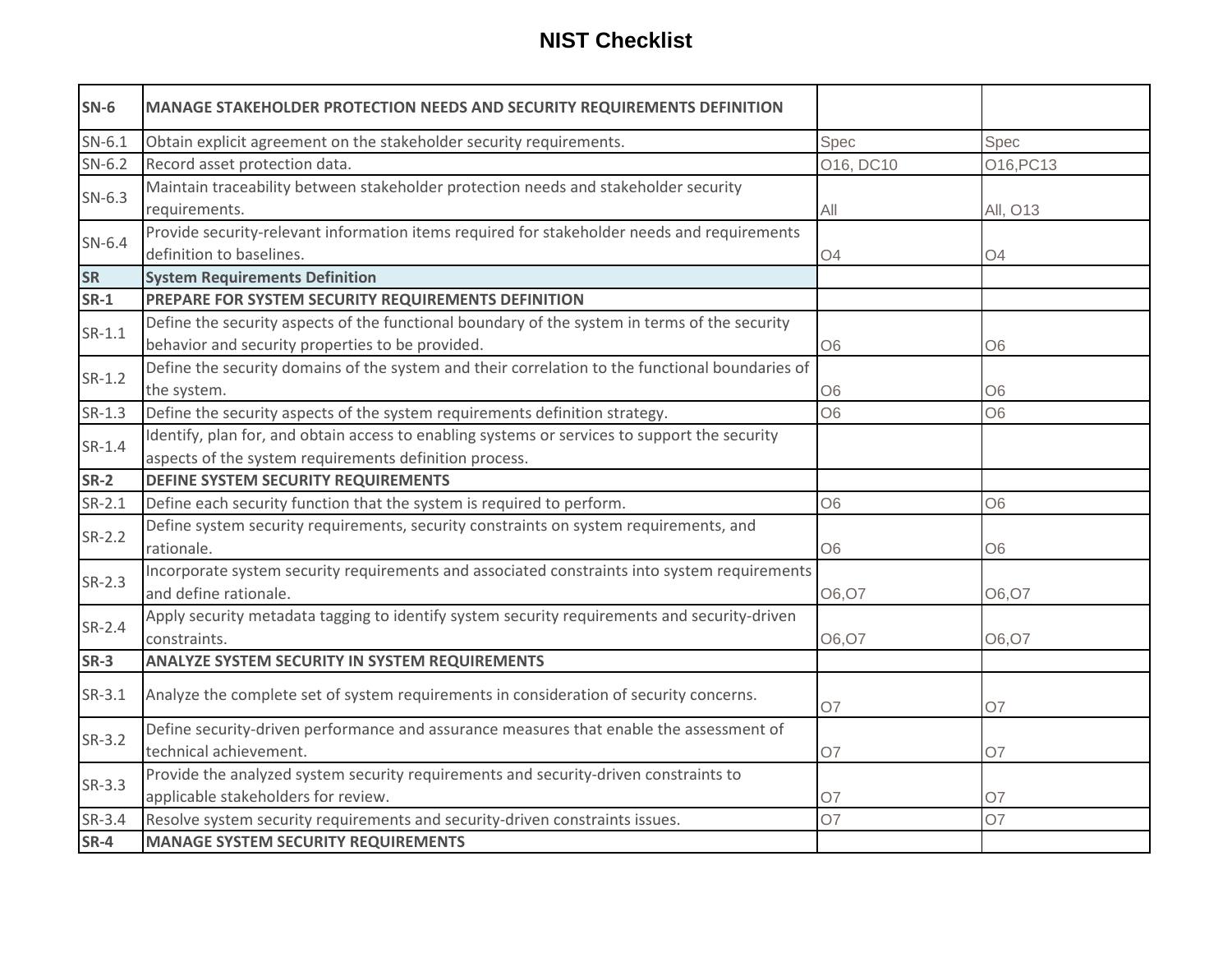| SR-4.1    | Obtain explicit agreement on the system security requirements and security-driven constraints.                                                   | O7             | O <sub>7</sub>  |
|-----------|--------------------------------------------------------------------------------------------------------------------------------------------------|----------------|-----------------|
| SR-4.2    | Maintain traceability of system security requirements and security-driven constraints.                                                           | All            | All, O13        |
| SR-4.3    | Provide security-relevant information items required for systems requirements definition to                                                      |                |                 |
|           | baselines.                                                                                                                                       | All            | All, O13        |
| <b>AR</b> | <b>Architecture Definition</b>                                                                                                                   |                |                 |
| $AR-1$    | PREPARE FOR ARCHITECTURE DEFINITION FROM THE SECURITY VIEWPOINT                                                                                  |                |                 |
| $AR-1.1$  | Identify the key drivers that impact the security aspects of the system architecture.                                                            | O <sub>8</sub> | O <sub>8</sub>  |
| $AR-1.2$  | Identify stakeholder security concerns.                                                                                                          | All            | All, O13        |
| $AR-1.3$  | Define the security aspects of the architecture definition roadmap, approach, and strategy.                                                      | O <sub>8</sub> | O <sub>8</sub>  |
| $AR-1.4$  | Define evaluation criteria based on stakeholder security concerns and security-relevant<br>requirements.                                         | O14            | O14             |
| $AR-1.5$  | Identify, plan for, and obtain access to enabling systems or services to support the security<br>aspects of the architecture definition process. |                |                 |
| $AR-2$    | DEVELOP SECURITY VIEWPOINTS OF THE ARCHITECTURE                                                                                                  |                |                 |
| $AR-2.1$  | Define the concept of secure function for the system at the architecture level.                                                                  | O7             | O7              |
|           | Select, adapt, or develop the security viewpoints and model kinds based on stakeholder                                                           |                |                 |
| $AR-2.2$  | security concerns.                                                                                                                               | All            | All, O13        |
|           | Identify the security architecture frameworks to be used in developing the security models and                                                   |                |                 |
| $AR-2.3$  | security views of the system architecture.                                                                                                       | All            | <b>All, O13</b> |
|           | Record the rationale for the selection of architecture frameworks that address security                                                          |                |                 |
| $AR-2.4$  | concerns, security viewpoints, and security model types.                                                                                         | O <sub>8</sub> | O8, O9          |
| AR-2.5    | Select or develop supporting security modeling techniques and tools.                                                                             | <b>O7</b>      | O7              |
| $AR-3$    | DEVELOP SECURITY MODELS AND SECURITY VIEWS OF CANDIDATE ARCHITECTURES                                                                            |                |                 |
|           | Define the security context and boundaries of the system in terms of interfaces,                                                                 |                |                 |
| $AR-3.1$  | interconnections, and interactions with external entities.                                                                                       | <b>NA</b>      | <b>NA</b>       |
|           | Identify architectural entities and relationships between entities that address key stakeholder                                                  |                |                 |
| AR-3.2    | security concerns and system security requirements.                                                                                              | <b>NA</b>      | <b>NA</b>       |
|           | Allocate security concepts, properties, characteristics, behavior, functions, or constraints to                                                  |                |                 |
| AR-3.3    | architectural entities.                                                                                                                          | <b>NA</b>      | <b>NA</b>       |
| AR-3.4    | Select, adapt, or develop security models of the candidate architectures.                                                                        | <b>NA</b>      | <b>NA</b>       |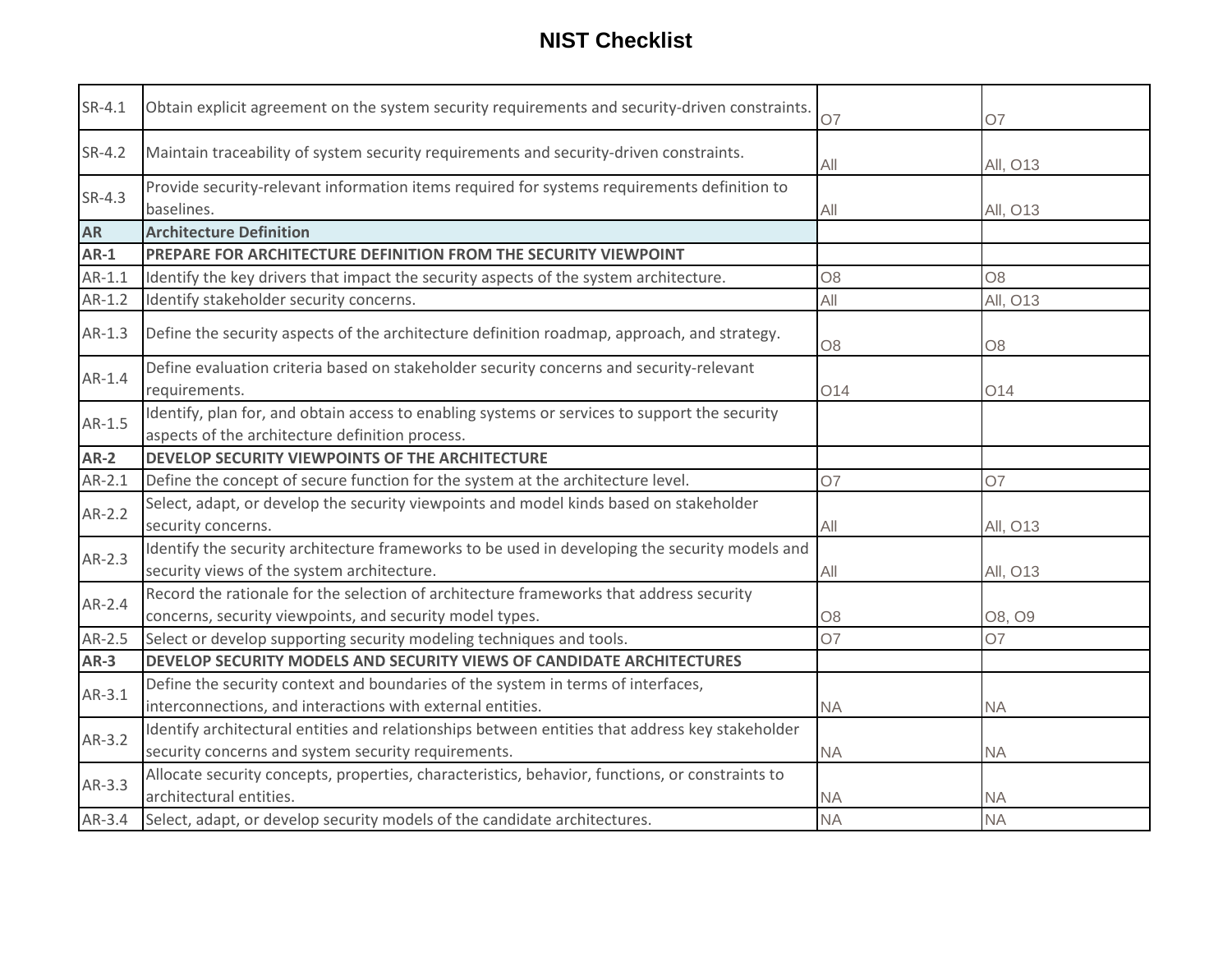|             | Compose views in accordance with security viewpoints to express how the architecture             |                |           |
|-------------|--------------------------------------------------------------------------------------------------|----------------|-----------|
| AR-3.5      | addresses stakeholder security concerns and meets stakeholder and system security                |                |           |
|             | requirements.                                                                                    | <b>NA</b>      | <b>NA</b> |
| AR-3.6      | Harmonize the security models and security views with each other and with the concept of         |                |           |
|             | secure function.                                                                                 | <b>NA</b>      | <b>NA</b> |
| $AR-4$      | <b>RELATE SECURITY VIEWS OF THE ARCHITECTURE TO DESIGN</b>                                       |                |           |
| $AR-4.1$    | Identify the security-relevant system elements that relate to architectural entities and the     |                |           |
|             | nature of these relationships.                                                                   | Spec           | Spec      |
| AR-4.3      | Allocate system security requirements to architectural entities and system elements.             | Spec           | Spec      |
| AR-4.2      | Define the security interfaces, interconnections, and interactions between the system elements   |                |           |
|             | and with external entities.                                                                      | Spec           | Spec      |
| AR-4.4      | Map security-relevant system elements and architectural entities to security design              |                |           |
|             | characteristics.                                                                                 | Spec           | Spec      |
| AR-4.5      | Define the security design principles for the system design and evolution that reflect the       |                |           |
|             | concept of secure function.                                                                      | Spec           | Spec      |
| <b>AR-5</b> | <b>SELECT CANDIDATE ARCHITECTURE</b>                                                             |                |           |
| $AR-5.1$    | Assess each candidate architecture against the security requirements and security-related        |                |           |
|             | constraints.                                                                                     | <b>NA</b>      | <b>NA</b> |
| AR-5.2      | Assess each candidate architecture against stakeholder security concerns using evaluation        |                |           |
|             | criteria.                                                                                        | <b>NA</b>      | <b>NA</b> |
| AR-5.3      | Select the preferred architecture(s) and capture key security decisions and rationale for those  |                |           |
|             | decisions.                                                                                       | <b>NA</b>      | <b>NA</b> |
| AR-5.4      | Establish the security aspects of the architecture baseline of the selected architecture.        |                |           |
|             |                                                                                                  | <b>NA</b>      | <b>NA</b> |
| $AR-6$      | MANAGE THE SECURITY VIEW OF THE SELECTED ARCHITECTURE                                            |                |           |
|             | Formalize the security aspects of the architecture governance approach and specify security      |                |           |
| $AR-6.1$    | governance-related roles and responsibilities, accountabilities, and authorities.                |                |           |
|             |                                                                                                  | O2, O3         | O2, O3    |
| $AR-6.2$    | Obtain explicit acceptance of the security aspects of the architecture by stakeholders.          | O <sub>9</sub> | O8, O9    |
| AR-6.3      | Maintain concordance and completeness of the security architectural entities and their security- |                |           |
|             | related architectural characteristics.                                                           | Spec           | Spec      |
| $AR-6.4$    | Organize, assess, and control the evolution of the security models and security views of the     |                |           |
|             | architecture.                                                                                    | O7             | O7        |
| AR-6.5      | Maintain the security aspects of the architecture definition and evaluation strategy.            | O7             | O7, O8    |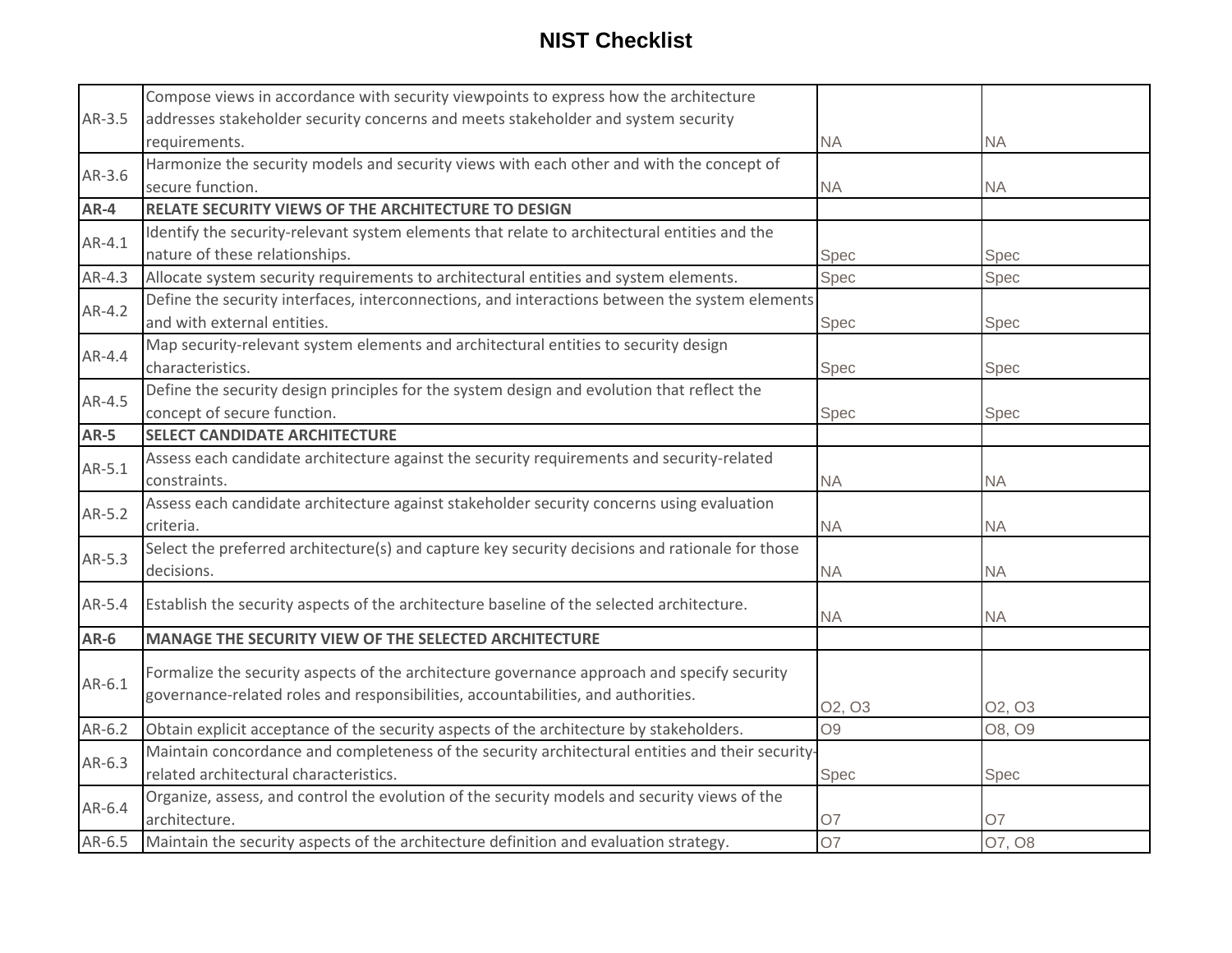| AR-6.6        | Maintain traceability of the security aspects of the architecture.                                                                                                                                                                     | O <sub>8</sub> | O <sub>8</sub> |
|---------------|----------------------------------------------------------------------------------------------------------------------------------------------------------------------------------------------------------------------------------------|----------------|----------------|
| AR-6.7        | Provide security-relevant information items required for architecture definition to baselines.                                                                                                                                         | Spec           | <b>Spec</b>    |
| <b>DE</b>     | <b>Design Definition</b>                                                                                                                                                                                                               |                |                |
| $DE-1$        | PREPARE FOR SECURITY DESIGN DEFINITION                                                                                                                                                                                                 |                |                |
| $DE-1.1$      | Apply the concept of secure function for the system at the design level.                                                                                                                                                               | O <sub>9</sub> | O8, O9         |
| $DE-1.2$      | Determine the security technologies required for each system element composing the system.                                                                                                                                             | O <sub>9</sub> | O8, O9, O10    |
| DE-1.3        | Determine the types of security design characteristics.                                                                                                                                                                                | O <sub>9</sub> | O8, O9         |
| DE-1.4        | Define the principles for secure evolution of the system design.                                                                                                                                                                       | O <sub>9</sub> | O8, O9         |
| DE-1.5        | Define the security aspects of the design definition strategy.                                                                                                                                                                         | O7, O9, O10    | O7, O9         |
| DE-1.6        | Identify, plan for, and obtain access to enabling systems or services to support the security<br>aspects of the design definition process.                                                                                             |                |                |
| <b>DE-2</b>   | ESTABLISH SECURITY DESIGN CHARACTERISTICS AND ENABLERS FOR EACH SYSTEM ELEMENT                                                                                                                                                         |                |                |
| DE-2.1        | Allocate system security requirements to system elements.                                                                                                                                                                              | O6, O9         | O6, O9         |
| DE-2.2        | Transform security architectural characteristics into security design characteristics.                                                                                                                                                 | O6, O9         | O6, O8, O9     |
| DE-2.3        | Define the necessary security design enablers.                                                                                                                                                                                         | O6, O9         | O6, O9         |
| DE-2.4        | Examine security design alternatives.                                                                                                                                                                                                  | O6, O9         | O6, O9         |
| <b>DE-2.5</b> | Refine or define the security interfaces between the system elements and with external<br>entities.                                                                                                                                    | O6, O9         | O6, O9         |
| DE-2.6        | Develop the security design artifacts.                                                                                                                                                                                                 | O <sub>9</sub> | O <sub>9</sub> |
| <b>DE-3</b>   | ASSESS THE ALTERNATIVES FOR OBTAINING SECURITY-RELEVANT SYSTEM ELEMENTS                                                                                                                                                                |                |                |
| DE-3.1        | Identify security-relevant nondevelopmental items (NDI) that may be considered for use.                                                                                                                                                | <b>NA</b>      | <b>NA</b>      |
| DE-3.2        | Assess each candidate NDI and new design alternative against the criteria developed from<br>expected security design characteristics or system element security requirements to determine<br>suitability for the intended application. | <b>NA</b>      | <b>NA</b>      |
| DE-3.3        | Determine the preferred alternative among candidate NDI solutions and new design                                                                                                                                                       |                |                |
|               | alternatives for a system element.                                                                                                                                                                                                     | <b>NA</b>      | <b>NA</b>      |
| $DE-4$        | <b>MANAGE THE SECURITY DESIGN</b>                                                                                                                                                                                                      |                |                |
| DE-4.1        | Map the security design characteristics to the system elements.                                                                                                                                                                        | O6, O9         | O6, O9         |
| DE-4.3        | Maintain traceability of the security aspects of the system design.                                                                                                                                                                    | O6, O9         | O6, O9         |
| DE-4.2        | Capture the security design and rationale.                                                                                                                                                                                             | O7, O9         | O7, O9         |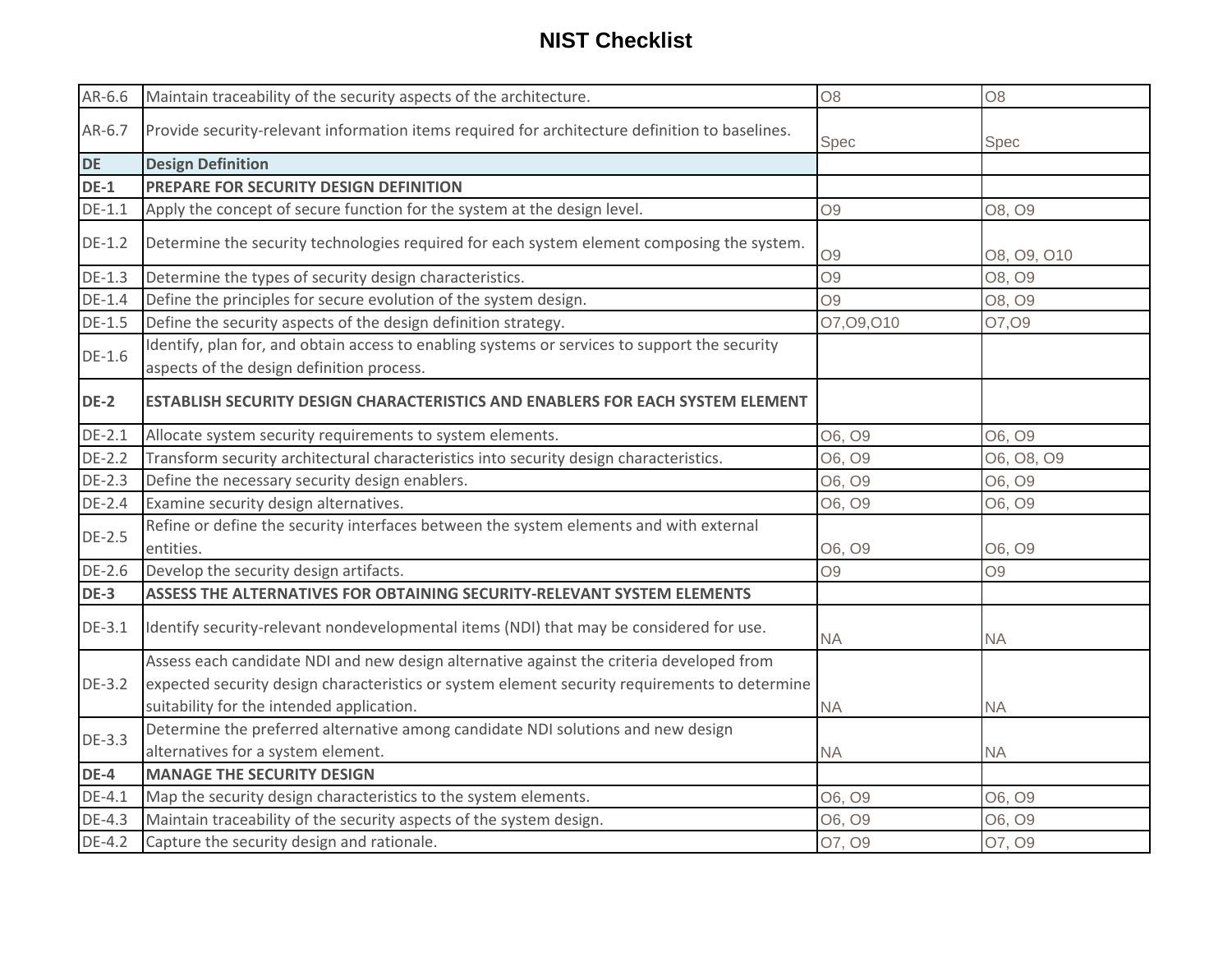| DE-4.4                     | Provide security-relevant information items required for the system design definition to                                                                                        |      |             |
|----------------------------|---------------------------------------------------------------------------------------------------------------------------------------------------------------------------------|------|-------------|
|                            | baselines.                                                                                                                                                                      | Spec | <b>Spec</b> |
| <b>SA</b>                  | <b>System Analysis</b>                                                                                                                                                          |      |             |
| $SA-1$                     | PREPARE FOR THE SECURITY ASPECTS OF SYSTEM ANALYSIS                                                                                                                             |      |             |
| $SA-1.1$                   | Identify the security aspects of the problem or question that requires system analysis.                                                                                         | Spec | Spec        |
| $SA-1.2$                   | Identify the stakeholders of the security aspects of system analysis.                                                                                                           | Spec | Spec        |
| $SA-1.3$                   | Define the objectives, scope, level of fidelity, and level of assurance of the security aspects of<br>system analysis.                                                          | Spec | Spec        |
| $SA-1.4$                   | Select the methods associated with the security aspects of system analysis.                                                                                                     | Spec | Spec        |
| $SA-1.5$                   | Define the security aspects of the system analysis strategy.                                                                                                                    | Spec | Spec        |
| $SA-1.6$                   | Identify, plan for, and obtain access to enabling systems or services to support the security<br>aspects of the system analysis process.                                        | Spec | Spec        |
| $SA-1.7$                   | Collect the data and inputs needed for the security aspects of system analysis.                                                                                                 | Spec | Spec        |
| $SA-2$                     | PERFORM THE SECURITY ASPECTS OF SYSTEM ANALYSIS                                                                                                                                 |      |             |
| $SA-2.1$                   | Identify and validate the assumptions associated with the security aspects of system analysis.                                                                                  | Spec | Spec        |
| $SA-2.2$                   | Apply the selected security analysis methods to perform the security aspects of required<br>system analysis.                                                                    | Spec | Spec        |
| $SA-2.3$                   | Review the security aspects of the system analysis results for quality and validity.                                                                                            | Spec | Spec        |
| $SA-2.4$                   | Establish conclusions, recommendations, and rational based on the results of the security<br>aspects of system analysis.                                                        | Spec | Spec        |
| $SA-2.5$                   | Record the results of the security aspects of system analysis.                                                                                                                  | Spec | Spec        |
| $SA-3$                     | <b>MANAGE THE SECURITY ASPECTS OF SYSTEM ANALYSIS</b>                                                                                                                           |      |             |
| $SA-3.1$                   | Maintain traceability of the security aspects of the system analysis results.                                                                                                   | All  | All, O13    |
| $SA-3.2$                   | Provide security-relevant system analysis information items that have been selected for<br>baselines.                                                                           | All  | All, O13    |
| $\ensuremath{\mathsf{IP}}$ | Implementation                                                                                                                                                                  |      |             |
| $IP-1$                     | PREPARE FOR THE SECURITY ASPECTS OF IMPLEMENTATION                                                                                                                              |      |             |
| $IP-1.1$                   | Develop the security aspects of the implementation strategy.                                                                                                                    | All  | All, O13    |
| $IP-1.2$                   | Identify constraints from the security aspects of the implementation strategy and technology<br>on the system requirements, architecture, design, or implementation techniques. | All  | All, O13    |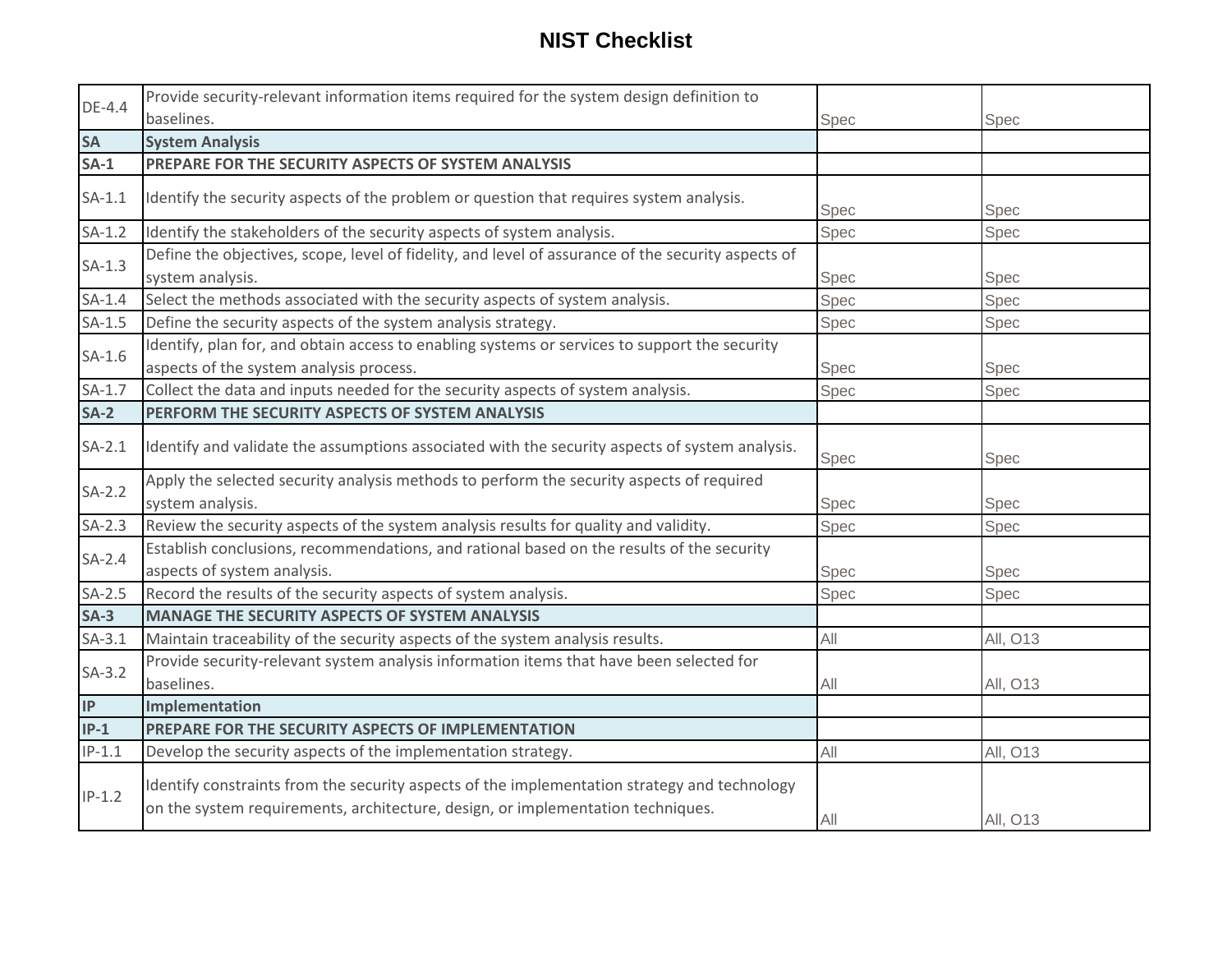| $IP-1.3$      | Identify, plan for, and obtain access to enabling systems or services to support the security<br>aspects of implementation.                                                     |                       |                      |
|---------------|---------------------------------------------------------------------------------------------------------------------------------------------------------------------------------|-----------------------|----------------------|
| $IP-2$        | PERFORM THE SECURITY ASPECTS OF IMPLEMENTATION                                                                                                                                  |                       |                      |
| $IP-2.1$      | Realize or adapt system elements in accordance with the security aspects of the<br>implementation strategy, defined implementation procedures, and security-driven constraints. | All                   | All                  |
| $IP-2.2$      | Securely package and store system elements.                                                                                                                                     | O14. O16              | O14. O16             |
| $IP-2.3$      | Record evidence that system elements meet the system security requirements.                                                                                                     | O14, O15              | O14, O15             |
| $IP-3$        | MANAGE RESULTS OF THE SECURITY ASPECTS OF IMPLEMENTATION                                                                                                                        |                       |                      |
| $IP-3.1$      | Record the security aspects of implementation results and any security-related anomalies<br>encountered.                                                                        | O14, O15              | O14, O15             |
| $IP-3.3$      | Provide security-relevant information items required for implementation to baselines.                                                                                           | Spec                  | Spec                 |
| $IP-3.2$      | Maintain traceability of the security aspects of implemented system elements.                                                                                                   | O15                   | O <sub>15</sub>      |
| $\mathsf{IN}$ | Integration                                                                                                                                                                     |                       |                      |
| $IN-1$        | PREPARE FOR THE SECURITY ASPECTS OF INTEGRATION                                                                                                                                 |                       |                      |
| $IN-1.1$      | Identify and define checkpoints for the trustworthy secure operation of the assembled                                                                                           |                       |                      |
|               | interfaces and selected system functions.                                                                                                                                       | O9 & O10              | O9 & O10             |
| $IN-1.2$      | Develop the security aspects of the integration strategy.                                                                                                                       | Entire DC subsection' | Spec                 |
| $IN-1.3$      | Identify, plan for, and obtain access to enabling systems or services to support the security<br>aspects of integration.                                                        |                       |                      |
| $IN-1.4$      | Identify the constraints resulting from the security aspects of integration to be incorporated                                                                                  |                       |                      |
|               | into the system requirements, architecture, or design.                                                                                                                          | O7                    | O7                   |
| $IN-2$        | PERFORM THE SECURITY ASPECTS OF INTEGRATION                                                                                                                                     |                       |                      |
| $IN-2.1$      | Obtain implemented system elements in accordance with security criteria and requirements                                                                                        |                       |                      |
|               | established in agreements and schedules.                                                                                                                                        | <b>NA</b>             | <b>Spec</b>          |
| $IN-2.2$      | Assemble the implemented system elements to achieve secure configurations.                                                                                                      | Entire DC subsection' | Entire PC subsection |
| $IN-2.3$      | Perform checks of the security characteristics of interfaces, functional behavior, and behavior                                                                                 |                       |                      |
|               | across interconnections.                                                                                                                                                        | O14, O15              | O14, O15             |
| $IN-3$        | MANAGE RESULTS OF THE SECURITY ASPECTS OF INTEGRATION                                                                                                                           |                       |                      |
| $IN-3.1$      | Record the security aspects of integration results and any security anomalies encountered.                                                                                      | O14, O15              | O14, O15             |
| $IN-3.2$      | Maintain traceability of the security aspects of integrated system elements.                                                                                                    | O14, O15              | O14, O15             |
| $IN-3.3$      | Provide security-relevant information items required for integration to baselines.                                                                                              | Spec                  | Spec                 |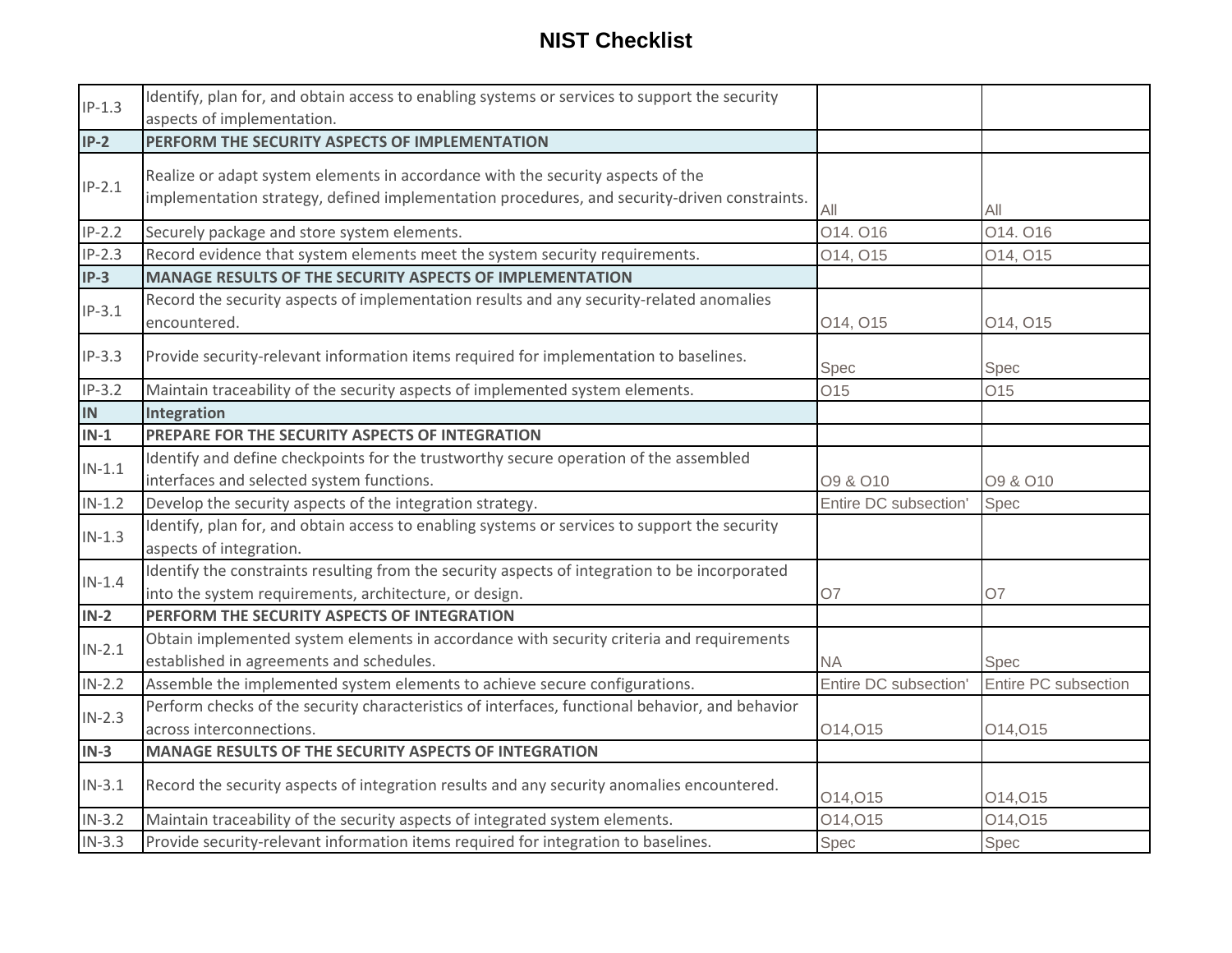| <b>VE</b> | <b>Verification</b>                                                                                                                                                           |               |                     |
|-----------|-------------------------------------------------------------------------------------------------------------------------------------------------------------------------------|---------------|---------------------|
| $VE-1$    | PREPARE FOR THE SECURITY ASPECTS OF VERIFICATION                                                                                                                              |               |                     |
| $VE-1.1$  | Identify the security aspects within the verification scope and corresponding security-focused                                                                                | O14           | O14                 |
| $VE-1.2$  | Identify the constraints that can potentially limit the feasibility of the security-focused<br>verification actions.                                                          | O14, O15      | O14, O15            |
| $VE-1.3$  | Select the appropriate methods or techniques for the security aspects of verification and the<br>associated security criteria for each security-focused verification action.  | O14, O15      | O14, O15            |
| $VE-1.4$  | Define the security aspects of the verification strategy.                                                                                                                     | O14           | O <sub>14</sub>     |
| $VE-1.5$  | Identify the system constraints resulting from the security aspects of the verification strategy to<br>be incorporated into the system requirements, architecture, or design. | O14           | O14                 |
| $VE-1.6$  | Identify, plan for, and obtain access to enabling systems or services to support the security<br>aspects of verification.                                                     |               |                     |
| $VE-2$    | PERFORM SECURITY-FOCUSED VERIFICATION                                                                                                                                         |               |                     |
| $VE-2.1$  | Define the security aspects of the verification procedures, each supporting one or a set of<br>security-focused verification actions.                                         | O14, O15      | O14, O15            |
| $VE-2.2$  | Perform security verification procedures.                                                                                                                                     | O14, O15      | O14, O15            |
| $VE-3$    | MANAGE RESULTS OF SECURITY-FOCUSED VERIFICATION                                                                                                                               |               |                     |
| $VE-2.3$  | Analyze security-focused verification results against any established expectations and success<br>criteria.                                                                   | O14, O15      | O14, O15            |
| $VE-3.1$  | Record the security aspects of verification results and any security anomalies encountered.                                                                                   | O14, O15      | O14, O15            |
| $VE-3.2$  | Record the security characteristics of operational incidents and problems and track their<br>resolution.                                                                      | O14, O15      | O14, O15            |
| $VE-3.3$  | Obtain stakeholder agreement that the system or system element meets the specified system<br>security requirements and characteristics.                                       | O14, O15      | O14, O15            |
| $VE-3.4$  | Maintain traceability of the security aspects of verified system elements.                                                                                                    | O14, O15, O7  | O14, O15, O7        |
| $VE-3.5$  | Provide security-relevant information items required for verification to baselines.                                                                                           | Spec          | Spec                |
| <b>TR</b> | <b>Transition</b>                                                                                                                                                             |               |                     |
| $TR-1$    | PREPARE FOR THE SECURITY ASPECTS OF TRANSITION                                                                                                                                |               |                     |
| $TR-1.1$  | Develop the security aspects of the transition strategy.                                                                                                                      | O18           | O <sub>18</sub>     |
| $TR-1.2$  | Identify the facility or site changes needed for security purposes.                                                                                                           | O17 & O18     | O17 & O18           |
| $TR-1.3$  | Identify the constraints resulting from the security aspects of transition to be incorporated into<br>the system requirements, architecture, and design.                      | 017, 018, 019 | O17, O18, O19, PC26 |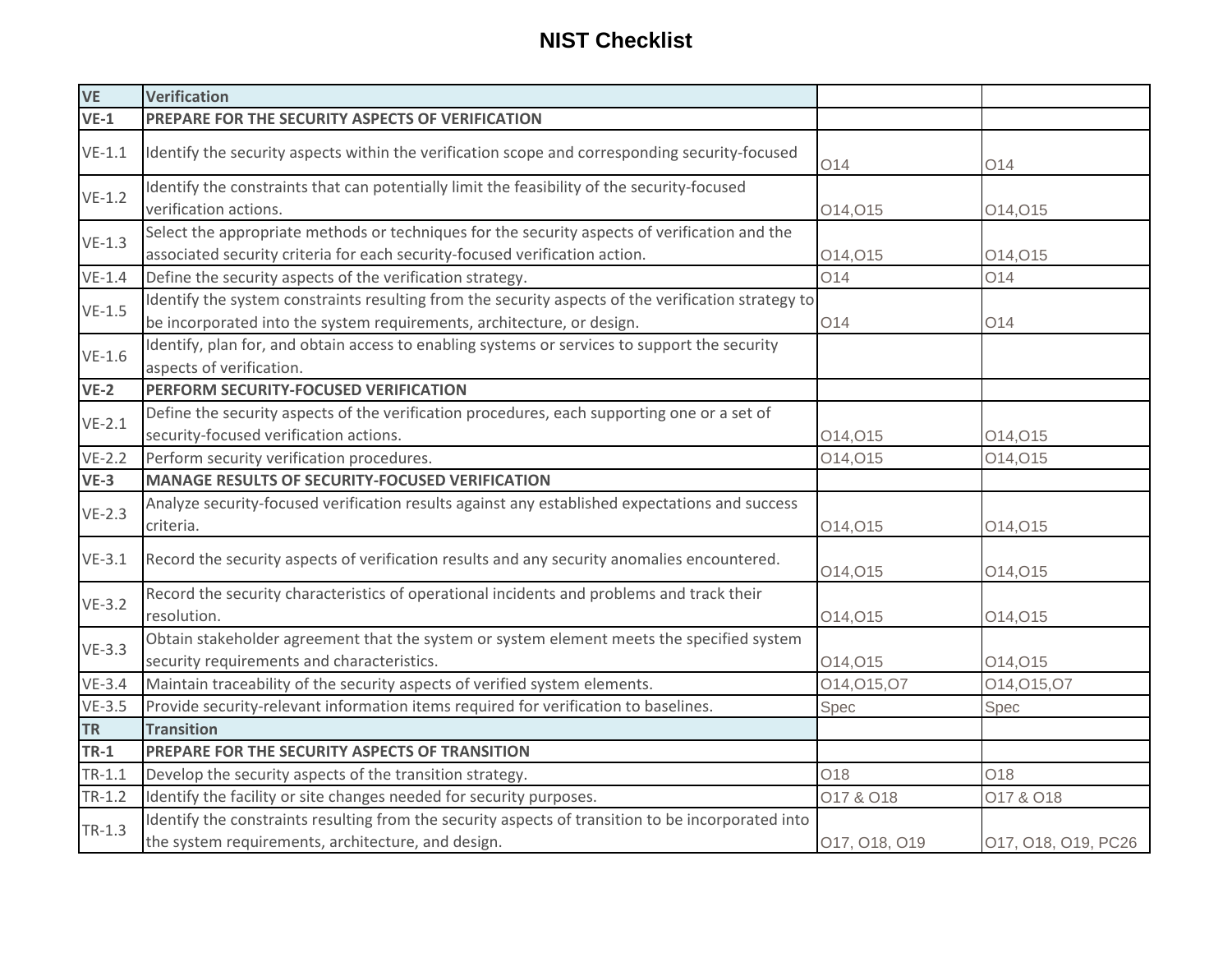| $TR-1.4$    | Identify and arrange the training necessary for secure system utilization, sustainment, and                        |                                                     |                                                     |
|-------------|--------------------------------------------------------------------------------------------------------------------|-----------------------------------------------------|-----------------------------------------------------|
|             | support.                                                                                                           | 017, 018, 019                                       | 017, 018, 019, PC26                                 |
| $TR-1.5$    | Identify, plan for, and obtain access to enabling systems or services to support the security                      |                                                     |                                                     |
|             | aspects of transition.                                                                                             |                                                     |                                                     |
| <b>TR-2</b> | PERFORM THE SECURITY ASPECTS OF TRANSITION                                                                         |                                                     |                                                     |
| $TR-2.1$    | Prepare the facility or site in accordance with the secure installation requirements.                              | 017, 018, 019                                       | 017, 018, 019, PC26                                 |
| $TR-2.2$    | Securely deliver the system for installation.                                                                      | 017, 018, 019                                       | 017, 018, 019, PC26                                 |
| TR-2.3      | Install the system at its specified location and establish secure interconnections to its<br>environment.          | O17, O18, O19                                       | 017, 018, 019, PC26                                 |
| TR-2.4      | Demonstrate proper achievement of the security aspects of system installation.                                     | 017, 018, 019                                       | O17, O18, O19, PC26,<br><b>PC24</b>                 |
| TR-2.5      | Provide security training for stakeholders that interact with the system.                                          |                                                     |                                                     |
| TR-2.6      | Perform activation and checkout of the security aspects of the system.                                             | 017, 018, 019                                       | 017, 018, 019, PC26,<br><b>PC24</b>                 |
| TR-2.7      | Demonstrate that the installed system is capable of delivering the required protection<br>capability.              | 017, 018, 019                                       | 017, 018, 019, PC26,<br><b>PC24</b>                 |
| TR-2.8      | Demonstrate that the security functions provided by the system are sustainable by the enabling<br>systems.         | 017, 018, 019                                       | 017, 018, 019, PC26,<br><b>PC24</b>                 |
| TR-2.9      | Review the security aspects of the system for operational readiness.                                               | 017, 018, 019                                       | 017, 018, 019, PC26,<br><b>PC24</b>                 |
| TR-2.10     | Commission the system for secure operation.                                                                        | 017, 018, 019                                       | 017, 018, 019, PC26,<br><b>PC24</b>                 |
| <b>TR-3</b> | MANAGE RESULTS OF THE SECURITY APECTS OF TRANSITION                                                                |                                                     |                                                     |
| TR-3.1      | Record the security aspects of transition results and any security anomalies encountered.                          | O18                                                 | O18                                                 |
| TR-3.2      | Record the security aspects of operational incidents and problems and track their resolution.                      | O21                                                 | O21                                                 |
| TR-3.4      | Provide security-relevant information items required for transition to baselines.                                  | Spec                                                | Spec                                                |
| TR-3.3      | Maintain traceability of the security aspects of transitioned system elements.                                     | All                                                 | All                                                 |
| <b>VA</b>   | <b>Validation</b>                                                                                                  |                                                     |                                                     |
| $VA-1$      | PREPARE FOR THE SECURITY ASPECTS OF VALIDATION                                                                     |                                                     |                                                     |
| $VA-1.1$    | Identify the security aspects of the validation scope and corresponding security-focused<br>validation actions.    | 017, PC22, PC23, All<br>of Demonstration<br>section | O17, PC22, PC23, All<br>of Demonstration<br>section |
| $VA-1.2$    | Identify the constraints that can potentially limit the feasibility of the security-focused<br>validation actions. | Spec                                                | Spec                                                |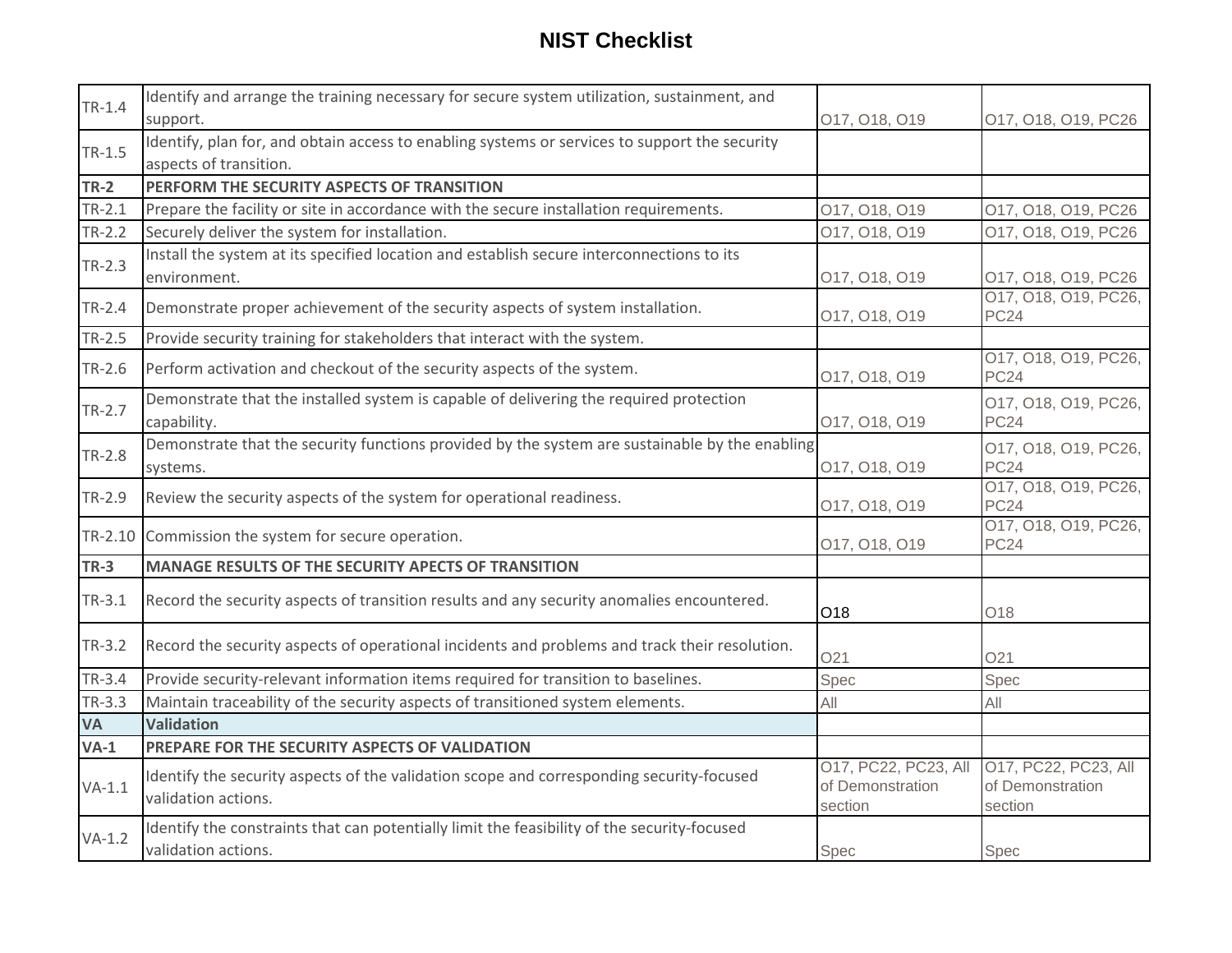| $VA-1.3$  | Select the appropriate methods or techniques for the security aspects of validation and the<br>associated security criteria for each security-focused validation action. | 017, PC22, PC23, All<br>of Demonstration<br>section | 017, PC22, PC23, All<br>of Demonstration<br>section |
|-----------|--------------------------------------------------------------------------------------------------------------------------------------------------------------------------|-----------------------------------------------------|-----------------------------------------------------|
| $VA-1.4$  | Develop the security aspects of the validation strategy.                                                                                                                 | O17, PC22, PC23, All<br>of Demonstration<br>section | O17, PC22, PC23, All<br>of Demonstration<br>section |
| $VA-1.5$  | Identify system constraints resulting from the security aspects of validation to be incorporated<br>into the stakeholder security requirements.                          | Spec                                                | Spec                                                |
| $VA-1.6$  | Identify, plan for, and obtain access to enabling systems or services to support the security<br>aspects of validation.                                                  |                                                     |                                                     |
| $VA-2$    | PERFORM SECURITY-FOCUSED VALIDATION                                                                                                                                      |                                                     |                                                     |
| $VA-2.1$  | Define the security aspects of the validation procedures, each supporting one or a set of<br>security- focused validation actions.                                       | MS12, O14, O15                                      | O14, O15                                            |
| $VA-2.2$  | Perform security validation procedures in the defined environment.                                                                                                       | O14, O7                                             | O14, O7                                             |
| $VA-2.3$  | Review security-focused validation results to confirm that the protection services of the system<br>that are required by stakeholders are available.                     | O14, O7                                             | O14, O7                                             |
| $VA-3$    | <b>MANAGE RESULTS OF SECURITY-FOCUSED VALIDATION</b>                                                                                                                     |                                                     |                                                     |
| $VA-3.1$  | Record the security aspects of validation results and any security anomalies encountered.                                                                                | O14, O7                                             | O14, O7                                             |
| $VA-3.2$  | Record the security characteristics of operational incidents and problems and track their<br>resolution.                                                                 | O21                                                 | O21                                                 |
| $VA-3.3$  | Obtain stakeholder agreement that the system or system element meets the stakeholder<br>protection needs.                                                                | O14, O7                                             | O14, O7                                             |
| $VA-3.4$  | Maintain traceability of the security aspects of validated system elements.                                                                                              | O14, O7                                             | O14, O7                                             |
| $VA-3.5$  | Provide security-relevant information items required for validation to baselines.                                                                                        | Spec                                                | Spec                                                |
| <b>OP</b> | <b>Operation</b>                                                                                                                                                         |                                                     |                                                     |
| $OP-1$    | PREPARE FOR SECURE OPERATION                                                                                                                                             |                                                     |                                                     |
| $OP-1.1$  | Develop the security aspects of the operation strategy.                                                                                                                  | O19, O22, MS21                                      | O19, O22, MS21                                      |
| $OP-1.2$  | Identify the constraints resulting from the security aspects of operation to be incorporated into<br>the system requirements, architecture, and design.                  | All of the tamper<br>section                        | All of the tamper<br>section                        |
| OP-1.3    | Identify, plan for, and obtain access to enabling systems or services to support the security<br>aspects of operation.                                                   | All of MS sub section<br>& All of DC                | All of PC sub section                               |
| $OP-1.4$  | Identify or define security training and qualification requirements; train, and assign personnel<br>needed for system operation.                                         |                                                     |                                                     |
| $OP-2$    | <b>PERFORM SECURE OPERATION</b>                                                                                                                                          |                                                     |                                                     |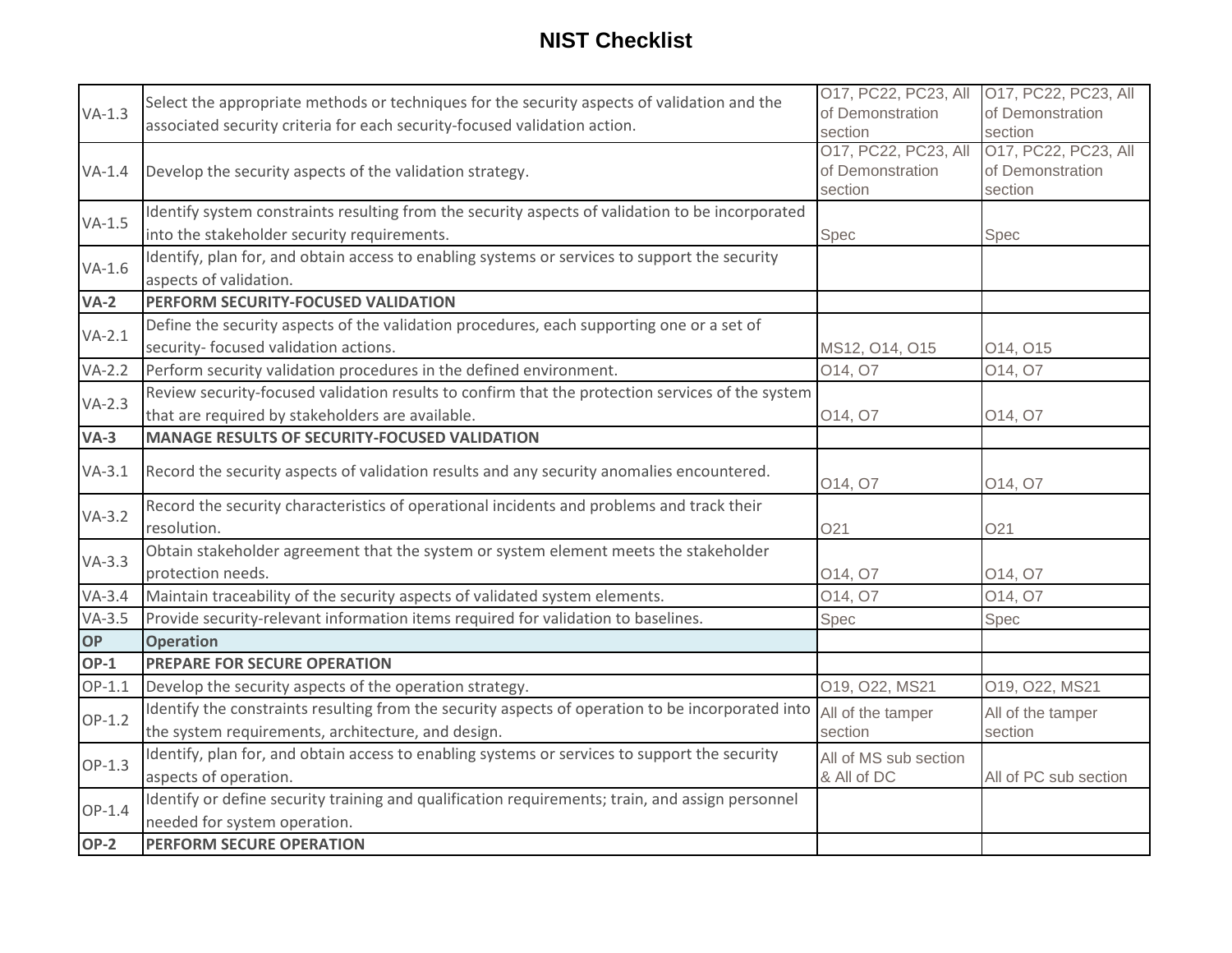| $OP-2.1$  | Securely use the system in its intended operational environment.                                                                                                                            | MS11, MS12, MS13                     | MS11, MS12, MS13                     |
|-----------|---------------------------------------------------------------------------------------------------------------------------------------------------------------------------------------------|--------------------------------------|--------------------------------------|
| OP-2.2    | Apply materials and other resources, as required, to operate the system in a secure manner<br>and sustain its security services.                                                            | All of MS sub section<br>& All of DC | All of PC sub section                |
| OP-2.3    | Monitor the security aspects of system operation.                                                                                                                                           | MS11, MS12, MS13                     | PC2, PC3, PC5, PC6,<br>PC7, PC8, PC9 |
| $OP-2.4$  | Identify and record when system security performance is not within acceptable parameters.                                                                                                   | O21                                  | O21, PC25                            |
| OP-2.5    | Perform system security contingency operations, if necessary.                                                                                                                               |                                      |                                      |
| $OP-3$    | <b>MANAGE RESULTS OF SECURE OPERATION</b>                                                                                                                                                   |                                      |                                      |
| OP-3.1    | Record results of secure operation and any security anomalies encountered.                                                                                                                  | O21                                  | O21                                  |
| OP-3.2    | Record the security aspects of operational incidents and problems and track their resolution.                                                                                               | O21                                  | O21                                  |
| OP-3.3    | Maintain traceability of the security aspects of the operations elements.                                                                                                                   | <b>MS13</b>                          | <b>PC24</b>                          |
| OP-3.4    | Provide security-relevant information items required for operation to baselines.                                                                                                            | Spec                                 | Spec                                 |
| $OP-4$    | <b>SUPPORT SECURITY NEEDS OF CUSTOMERS</b>                                                                                                                                                  |                                      |                                      |
| OP-4.1    | Provide security assistance and consultation to customers as requested.                                                                                                                     |                                      |                                      |
| OP-4.2    | Record and monitor requests and subsequent actions for security support.                                                                                                                    |                                      |                                      |
| OP-4.3    | Determine the degree to which the delivered system security services satisfy the needs of the<br>customers.                                                                                 |                                      |                                      |
| <b>MA</b> | <b>Maintenance</b>                                                                                                                                                                          |                                      |                                      |
| $MA-1$    | PREPARE FOR THE SECURITY ASPECTS OF MAINTENANCE                                                                                                                                             |                                      |                                      |
| $MA-1.1$  | Define the security aspects of the maintenance strategy.                                                                                                                                    | MS10, MS12, SQ14,<br>DM9             | Entire PC subsection                 |
| $MA-1.2$  | Identify the system constraints resulting from the security aspects of maintenance and logistics<br>to be incorporated into the system requirements, architecture, and design.              | MS10, MS12, SQ14,<br>DM9             | Entire PC subsection                 |
| $MA-1.3$  | Identify trades such that the security aspects of system maintenance and logistics result in a<br>solution that is trustworthy, secure, affordable, operable, supportable, and sustainable. |                                      |                                      |
| $MA-1.4$  | Identify, plan for, and obtain enabling systems or services to support the security aspects of<br>system maintenance and logistics.                                                         |                                      |                                      |
| $MA-2$    | PERFORM THE SECURITY ASPECTS OF MAINTENANCE                                                                                                                                                 |                                      |                                      |
| $MA-2.1$  | Review incident and problem reports to identify security relevance and associated maintenance<br>needs.                                                                                     | O21                                  | O21                                  |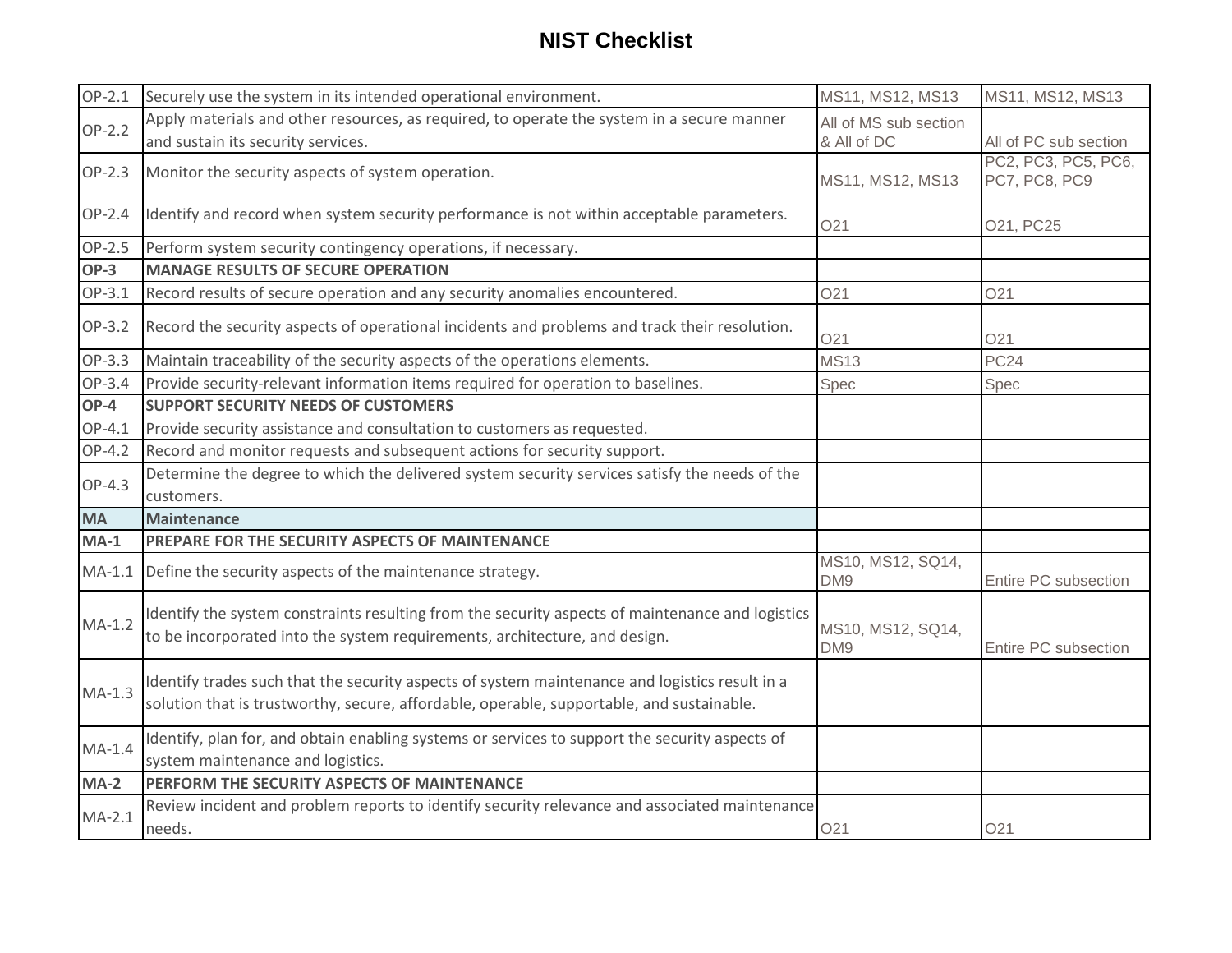| $MA-2.2$ | Record the security aspects of maintenance incidents and problems and track their resolution.                                                                                        | O21            | O21             |
|----------|--------------------------------------------------------------------------------------------------------------------------------------------------------------------------------------|----------------|-----------------|
| $MA-2.3$ | Implement the procedures for the correction of random faults or scheduled replacement of<br>system elements to ensure the ability to deliver system security functions and services. | O21            | O21             |
| $MA-2.4$ | Implement action to restore the system to secure operational status when a random fault<br>causes a system failure.                                                                  | O21            | O21             |
| $MA-2.5$ | Perform preventive maintenance by replacing or servicing system elements prior to failure with<br>security-related impact.                                                           | O21, MS13, O17 | 017, 021, PC24  |
| $MA-2.6$ | Perform failure identification actions when security noncompliance has occurred in the system.                                                                                       | O21, MS13, O17 | 017, 021, PC24  |
| MA-2.7   | Identify when security-relevant adaptive or perfective maintenance is required.                                                                                                      | MS12, DC5, DM2 | DM <sub>2</sub> |
| $MA-3$   | PERFORM THE SECURITY ASPECTS OF LOGISTICS SUPPORT                                                                                                                                    |                |                 |
| $MA-3.1$ | Perform the security aspects of acquisition logistics.                                                                                                                               |                |                 |
| $MA-3.2$ | Perform the security aspects of operational logistics.                                                                                                                               |                |                 |
| MA-3.3   | Implement any secure packaging, handling, storage, and transportation needed during the life<br>cycle of the system.                                                                 |                |                 |
|          | Confirm that security aspects incorporated into logistics actions satisfy the required protection                                                                                    |                |                 |
| $MA-3.4$ | levels so that system elements are securely stored and able to meet repair rates and planned<br>schedules.                                                                           |                |                 |
| $MA-3.5$ | Confirm that the security aspects of logistics actions include security supportability<br>requirements that are planned, resourced, and implemented.                                 |                |                 |
| $MA-4$   | MANAGE RESULTS OF THE SECURITY ASPECTS OF MAINTENANCE AND LOGISTICS                                                                                                                  |                |                 |
| $MA-4.1$ | Record the security aspects of maintenance and logistics results and any security anomalies<br>encountered.                                                                          | MS12, O21, O22 | 021, 016, 022   |
| MA-4.2   | Record operational security incidents and security problems and track their resolution.                                                                                              | <b>MS12</b>    | O16             |
| $MA-4.3$ | Identify and record the security-related trends of incidents, problems, and maintenance and<br>logistics actions.                                                                    | MS12, O21, O22 | 021, 016, 022   |
| $MA-4.4$ | Maintain traceability of system elements and the security aspects of maintenance actions and<br>logistics actions performed.                                                         |                |                 |
| MA-4.5   | Provide security-relevant configuration items from system maintenance to baselines.                                                                                                  | Spec           | Spec            |
| MA-4.6   | Monitor customer satisfaction with the security aspects of system performance and<br>maintenance support.                                                                            |                |                 |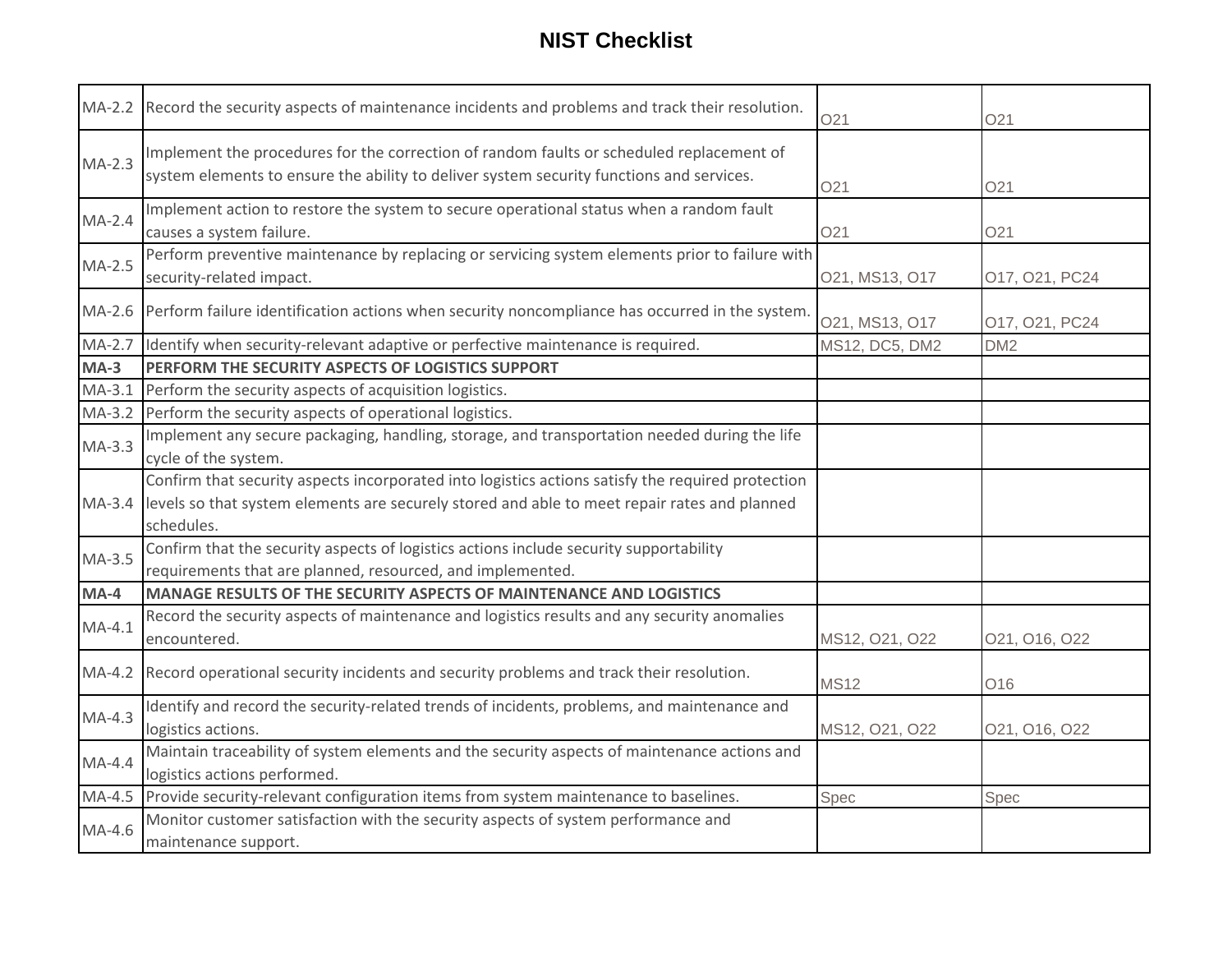| <b>DS</b>     | <b>Disposal</b>                                                                                                                                               |                               |                                 |
|---------------|---------------------------------------------------------------------------------------------------------------------------------------------------------------|-------------------------------|---------------------------------|
| $DS-1$        | PREPARE FOR THE SECURITY ASPECTS OF DISPOSAL                                                                                                                  |                               |                                 |
| $DS-1.1$      | Develop the security aspects of the disposal strategy.                                                                                                        | <b>MS5, MS6</b>               | PC8, PC15, PC18,<br><b>PC19</b> |
| $DS-1.2$      | Identify the system constraints resulting from the security aspects of disposal to be<br>incorporated into the system requirements, architecture, and design. |                               |                                 |
| $DS-1.3$      | Identify, plan for, and obtain the enabling systems or services to support the secure disposal of<br>the system.                                              | O <sub>19</sub>               | O <sub>19</sub>                 |
| $DS-1.4$      | Specify secure storage criteria for the system if it is to be stored.                                                                                         | PC10, O17, MS5, MS6 PC10, O17 |                                 |
| $DS-1.5$      | Identify and preclude terminated personnel or disposed system elements and materials from<br>being returned to service.                                       | O19 & O20                     | O19 & O20                       |
| <b>DS-2</b>   | PERFORM THE SECURITY ASPECTS OF DISPOSAL                                                                                                                      |                               |                                 |
| $DS-2.1$      | Deactivate the system or system element to prepare it for secure removal from operation.                                                                      | <b>MS13</b>                   |                                 |
| $DS-2.2$      | Securely remove the system or system element from use for appropriate secure disposition<br>and action.                                                       | O28, O26                      | O28, O26                        |
| $DS-2.3$      | Securely withdraw impacted operating staff from the system and record relevant secure<br>operation knowledge.                                                 | O <sub>28</sub>               | O <sub>28</sub>                 |
| <b>DS-3</b>   | <b>FINALIZE THE SECURITY ASPECTS OF DISPOSAL</b>                                                                                                              |                               |                                 |
| DS-3.1        | Confirm that no unresolved security factors exist following disposal of the system.                                                                           | O19                           | O19, PC27                       |
| <b>DS-3.2</b> | Return the environment to its original state or to a secure state specified by agreement.                                                                     | All                           | All                             |
| DS-3.3        | Archive and protect information generated during the life cycle of the system.                                                                                | O28                           | O28                             |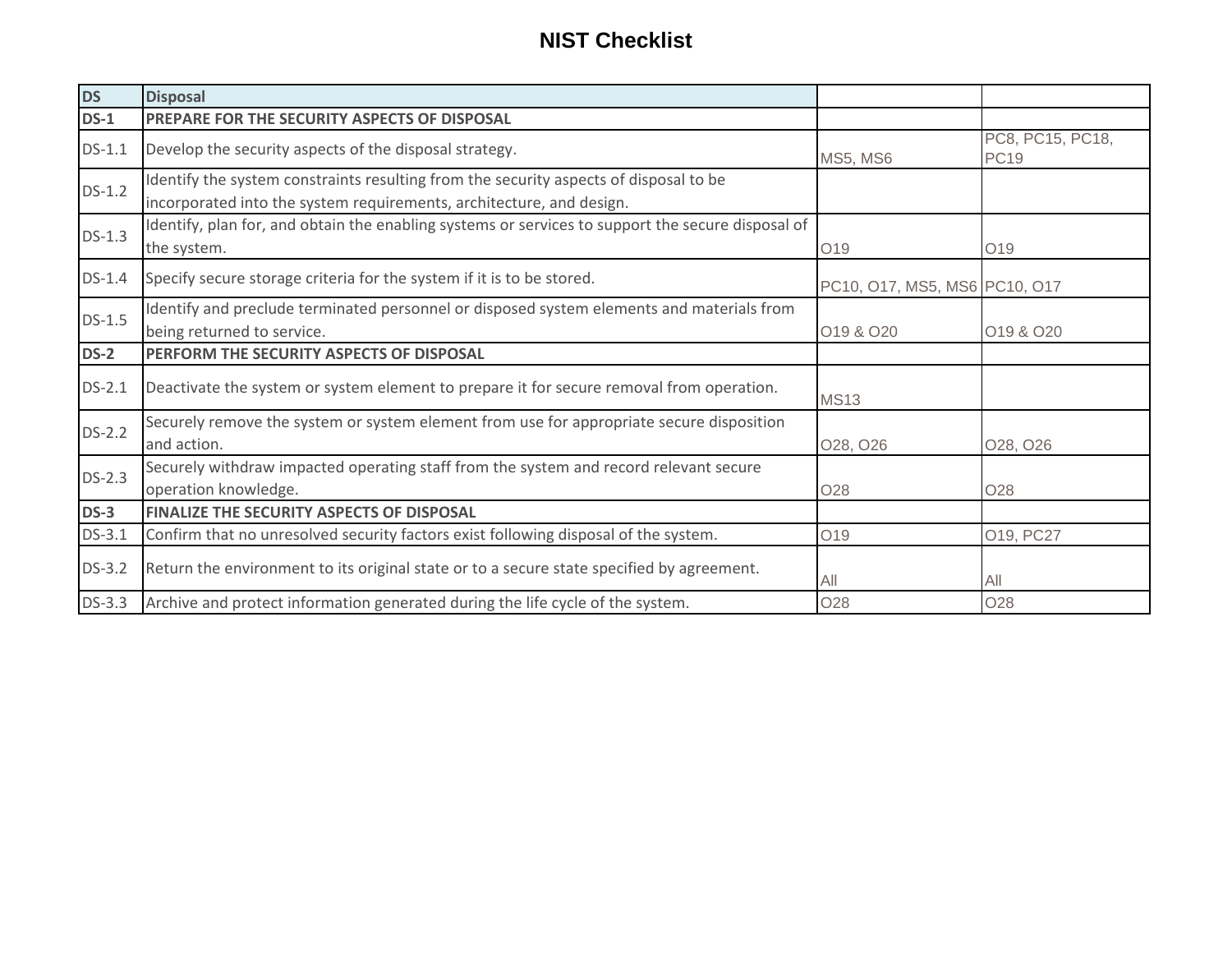| <b>TECHNICAL PROCESSES</b> |                                                        | <b>Device</b>      | <b>PCH</b>             |
|----------------------------|--------------------------------------------------------|--------------------|------------------------|
|                            |                                                        |                    | <b>Traceability ID</b> |
| <b>A5</b>                  | <b>INFORMATION SECURITY POLICIES</b>                   |                    |                        |
| A5.1                       | <b>MANAGEMENT DIRECTION FOR INFORMATION SECURITY</b>   |                    |                        |
| A5.2.1                     | Policies for information security                      | Spec               | Spec                   |
| A5.2.2                     | Review of the policies for information security        | <b>NA</b>          | <b>NA</b>              |
| A6                         | <b>ORGANIZATION OF INFORMATION SECURITY</b>            |                    |                        |
| A6.1                       | <b>INTERNAL ORGANIZATION</b>                           |                    |                        |
| A6.1.1                     | Information security roles and responsibilities        | O <sub>3</sub>     | O <sub>3</sub>         |
| A6.1.2                     | Segregation of duties                                  | O <sub>3</sub>     | O <sub>3</sub>         |
| A6.1.3                     | Contact with authorities                               | O <sub>3</sub>     | O <sub>3</sub>         |
| A6.1.4                     | Contact with special interest groups                   | <b>NA</b>          | <b>NA</b>              |
| A6.1.5                     | Information security in project management             | O <sub>5</sub>     | O <sub>5</sub>         |
| A6.2                       | <b>MOBILE DEVICE AND TELEWORKING</b>                   |                    |                        |
| A6.2.1                     | Mobile device policy                                   | <b>NA</b>          | <b>NA</b>              |
| A6.2.2                     | Teleworking                                            | <b>NA</b>          | <b>NA</b>              |
| <b>A7</b>                  | <b>HUMAN RESOURCES SECURITY</b>                        |                    |                        |
| A7.1                       | PRIOR TO EMPLOYMENT                                    |                    |                        |
| A7.1.1                     | Screening                                              | <b>NA</b>          | <b>NA</b>              |
| A7.1.2                     | Terms and conditions of emplyment                      | <b>NA</b>          | <b>NA</b>              |
| A7.2                       | <b>DURING EMPLOYMENT</b>                               |                    |                        |
| A7.2.1                     | Management responsibilities                            | Yes                | Yes                    |
| A7.2.2                     | Information security awareness, education and training | 04,05,06,07        | 04,05,06,07            |
| A7.2.3                     | <b>Disciplinary process</b>                            | <b>NA</b>          | <b>NA</b>              |
| A7.3                       | <b>TERMINATION AND CHANGE OF EMPLOYMENT</b>            |                    |                        |
| A7.3.1                     | Termination or change of employment responsibilities   | <b>NA</b>          | <b>NA</b>              |
| A8                         | <b>ASSET MANAGEMENT</b>                                |                    |                        |
| A8.1                       | <b>RESPONSIBILITY FOR ASSETS</b>                       |                    |                        |
| A.8.1.1                    | Inventory of assets                                    | 026, MS7, MS13 026 |                        |
| A.8.1.2                    | Ownership of assets                                    | <b>NA</b>          | <b>NA</b>              |
| A.8.1.3                    | Acceptable use of assets                               | 026, MS15          | O26, PC26              |
| A 8.1.4                    | <b>Return of assets</b>                                | <b>NA</b>          | <b>NA</b>              |
| A8.2                       | <b>INFORMATION CLASSIFICATION</b>                      |                    |                        |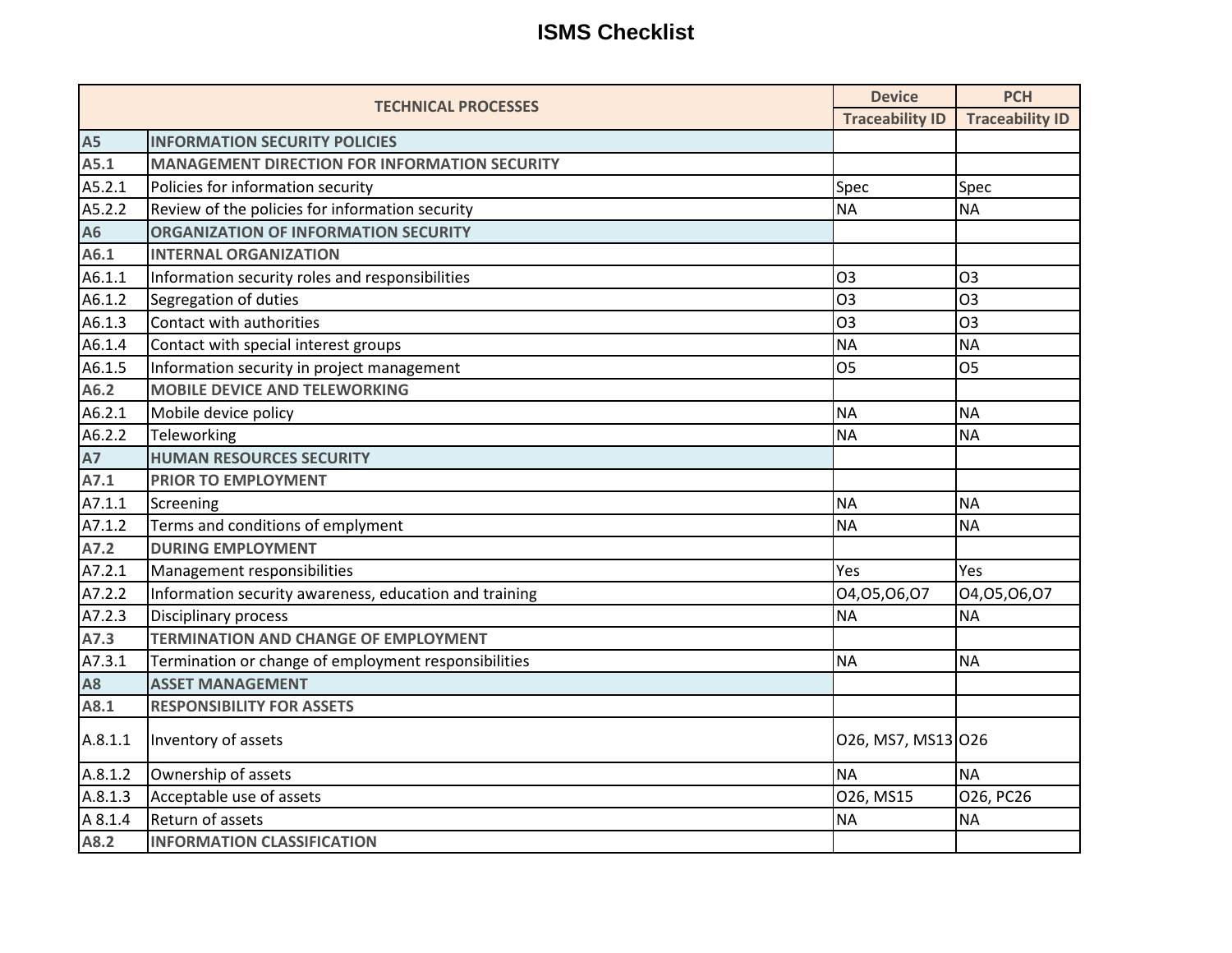| A.8.2.1 | Classification of information                            | O6               | O <sub>6</sub> |
|---------|----------------------------------------------------------|------------------|----------------|
| A.8.2.2 | Labelling of information                                 | O <sub>6</sub>   | O <sub>6</sub> |
| A.8.2.3 | Handling of assets                                       | O <sub>6</sub>   | O <sub>6</sub> |
| A8.3    | <b>MEDIA HANDLING</b>                                    |                  |                |
| A.8.3.1 | Management of removable media                            | <b>NA</b>        | <b>NA</b>      |
| A.8.3.2 | Disposal of media                                        | <b>NA</b>        | <b>NA</b>      |
| A.8.3.3 | Physical media transfer                                  | <b>NA</b>        | <b>NA</b>      |
| A9      | <b>ACCESS CONTROL</b>                                    |                  |                |
| A9.1    | <b>BUSINESS REQUIREMENTS FOR ACCESS CONTROL</b>          |                  |                |
| A.9.1.1 | Access control policy                                    | MS3              | <b>PC13</b>    |
| A.9.1.2 | Access to networks and network services                  | MS3              | <b>PC13</b>    |
| A9.2    | <b>USER ACCESS MANAGEMENT</b>                            |                  |                |
| A.9.2.1 | User registration and de-registration                    | <b>NA</b>        | <b>NA</b>      |
| A.9.2.2 | User access provisioning                                 | <b>NA</b>        | <b>NA</b>      |
| A.9.2.3 | Management of privileged access rights                   | <b>MS15</b>      | <b>PC26</b>    |
| A.9.2.4 | Management of secret authentication information of users | <b>MS15</b>      | <b>PC26</b>    |
| A.9.2.5 | Review of user access rights                             | <b>NA</b>        | <b>NA</b>      |
| A.9.2.6 | Removal or adjustment of access rights                   | <b>NA</b>        | <b>NA</b>      |
| A9.3    | <b>USER RESPONSIBILITIES</b>                             |                  |                |
| A.9.3.1 | Use of secret authentication information                 | <b>MS15</b>      | <b>PC26</b>    |
| A9.3    | <b>SYSTEM AND APPLICATION ACCESS CONTROL</b>             |                  |                |
| A.9.4.1 | Information access restriction                           | <b>NA</b>        | <b>NA</b>      |
| A.9.4.2 | Secure log-on procedures                                 | <b>NA</b>        | <b>NA</b>      |
| A.9.4.3 | Password management system                               | <b>NA</b>        | <b>NA</b>      |
| A.9.4.4 | Use of privileged utility programs                       | <b>MS15</b>      | <b>PC26</b>    |
| A 9.4.5 | Access control to program source code                    | <b>NA</b>        | <b>NA</b>      |
| A10     | <b>CRYPTOGRAPHY</b>                                      |                  |                |
| A.10.1  | <b>CRYPTOGRAPHIC CONTROLS</b>                            |                  |                |
|         | A.10.1.1 Policy on the use of cryptographic controls     | Spec             | Spec           |
|         | A.10.1.2 Key management                                  | Spec             | Spec           |
| A11     | PHYSICAL AND ENVIRONMENTAL SECURITY                      |                  |                |
| A.11.1  | <b>SECURE AREAS</b>                                      |                  |                |
|         | A 11.1.1 Physical security perimeter                     | <b>MS14, DC8</b> | 017            |
|         | A.11.1.2 Physical entry controls                         | <b>MS14, DC8</b> | 017            |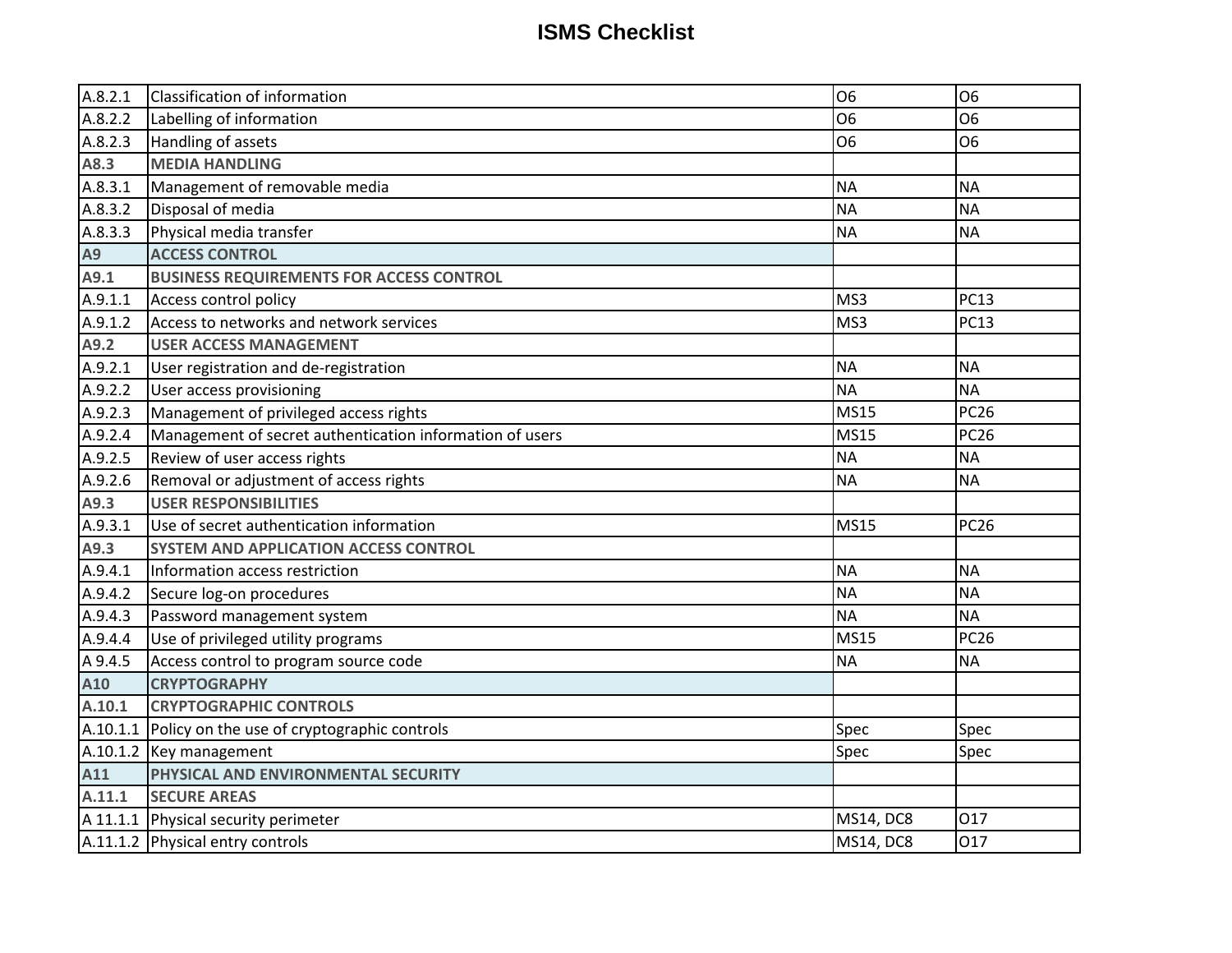|                     | A.11.1.3 Securing offices, rooms and facilities                 | <b>MS14, DC8</b>         | 017       |
|---------------------|-----------------------------------------------------------------|--------------------------|-----------|
|                     | A.11.1.4 Protecting against external and environmental threats  | <b>MS14, DC8</b>         | 017       |
|                     | A.11.1.5 Working in secure areas                                | <b>MS14, DC8</b>         | 017       |
|                     | A.11.1.6 Delivery and loading areas                             | <b>MS14, DC8</b>         | 017       |
| A.11.2              | <b>EQUIPMENT</b>                                                |                          |           |
|                     | A.11.2.1 Equipment siting and protection                        | <b>MS14, DC8</b>         | 017       |
|                     | A.11.2.2 Supporting utilities                                   | <b>MS14, DC8</b>         | 017       |
|                     | A.11.2.3 Cabling security                                       | <b>MS14, DC8</b>         | 017       |
|                     | A.11.2.4 Equipment maintenance                                  | <b>MS14, DC8</b>         | 017       |
|                     | A.11.2.5 Removal of assets                                      | <b>MS14, DC8</b>         | 017       |
|                     | A.11.2.6 Security of equipment and assets off-premises          | <b>MS14, DC8</b>         | 017       |
|                     | A.11.2.7 Secure disposal or reuse of equipment                  | <b>MS14, DC8</b>         | 017       |
|                     | A.11.2.8 Unattended user equipment                              | <b>MS14, DC8</b>         | 017       |
|                     | A.11.2.9 Clear desk and clear screen policy                     | <b>NA</b>                | <b>NA</b> |
| A12                 | <b>OPERATIONS SECURITY</b>                                      |                          |           |
| A.12.1              | <b>OPERATIONAL PROCEDURES AND RESPONSIBILITIES</b>              |                          |           |
|                     | A.12.1.1 Documented operating procedures                        | O <sub>5</sub>           | <b>NA</b> |
|                     | A.12.1.2 Change management                                      | O <sub>5</sub>           | <b>NA</b> |
|                     | A.12.1.3 Capacity management                                    | <b>MS11</b>              | <b>NA</b> |
|                     | A.12.1.4 Separation of development and operational environments | <b>MS11</b>              | <b>NA</b> |
| A.12.2              | <b>PROTECTION FROM MALWARE</b>                                  |                          |           |
|                     | A.12.2.1 Controls against malware                               | O <sub>5</sub>           | <b>O6</b> |
| A.12.3              | <b>BACKUP</b>                                                   |                          |           |
|                     | A.12.3.1 Information backup                                     | <b>MS13</b>              | <b>NA</b> |
| A.12.4              | <b>LOGGING AND MONITORING</b>                                   |                          |           |
|                     | A 12.4.1 Event Logging                                          | <b>MS13</b>              | <b>NA</b> |
|                     | A 12.4.2 Protection of log information                          | <b>MS13</b>              | <b>NA</b> |
|                     | A 12.4.3 Administrator and operator logs                        | <b>MS13</b>              | <b>NA</b> |
|                     | A 12.4.4 Clock synchronization                                  | <b>MS13</b>              | <b>NA</b> |
| A.12.5              | <b>CONTROL OF OPERATIONAL SOFTWARE</b>                          |                          |           |
|                     | A.12.5.1 Instalation of software on operational systems         | MS12, SQ14,<br>SQ13, DM3 | DC5, DM3  |
| $\overline{A}.12.6$ | <b>TECHNICAL VULNERABILITY MANAGEMENT</b>                       |                          |           |
|                     | A.12.6.1 Management of technical vulnerabilities                | MS12, SQ14,<br>SQ13, DM3 | DC5, DM3  |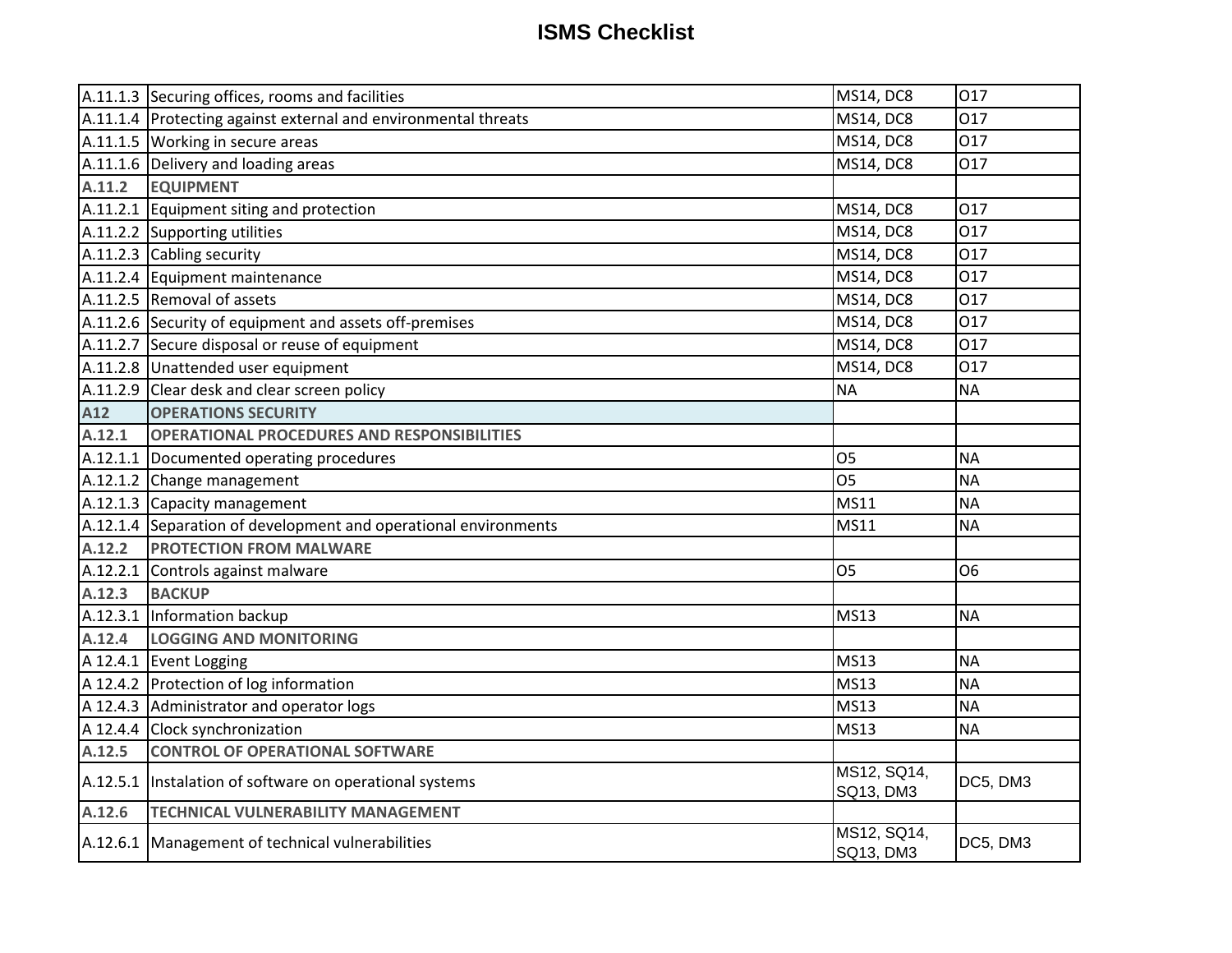|        | A.12.6.2 Restriction of software installation                              | MS12, SQ14,<br>SQ13, DM3 | DC5, DM3       |
|--------|----------------------------------------------------------------------------|--------------------------|----------------|
| A.12.7 | <b>INFORMATION SYSTEMS AUDIT CONSIDERATIONS</b>                            |                          |                |
|        | A.12.7.1 Information systems audit controls                                | <b>MS13</b>              | <b>MS13</b>    |
| A13    | <b>COMMUNICATIONS SECURITY</b>                                             |                          |                |
| A.13.1 | <b>NETWORK SECURITY MANAGEMENT</b>                                         |                          |                |
|        | A.13.1.1 Network controls                                                  | Spec                     | Spec           |
|        | A.13.1.2 Security of network services                                      | Spec                     | Spec           |
|        | A.13.1.3 Segregation in networks                                           | Spec                     | Spec           |
| A.13.2 | <b>INFORMATION TRANSFER</b>                                                |                          |                |
|        | A.13.2.1 Information transfer policies and procedures                      | <b>NA</b>                | <b>NA</b>      |
|        | A.13.2.2 Agreements on information transfer                                | <b>NA</b>                | <b>NA</b>      |
|        | A.13.2.3 Electronic messaging                                              | <b>NA</b>                | <b>NA</b>      |
|        | A.13.2.4 Confidentiality or nondisclosure agreements                       | <b>NA</b>                | <b>NA</b>      |
| A.14   | SYSTEM ACQUISITION, DEVELOPMENT AND MAINTENANCE                            |                          |                |
| A.14.1 | <b>SECURITY REQUIREMENTS OF INFORMATION SYSTEMS</b>                        |                          |                |
|        | A.14.1.1 Information security requirements analysis and specification      | O <sub>6</sub>           | O <sub>6</sub> |
|        | A.14.1.2 Securing application services on public networks                  | MS3                      | <b>NA</b>      |
|        | A.14.1.3 Protecting application services transactions                      | Spec                     | Spec           |
| A.14.2 | <b>SECURITY IN DEVELOPMENT AND SUPPORT PROCESSES</b>                       |                          |                |
|        | A.14.2.1 Secure development policy                                         | Yes                      | Yes            |
|        | A.14.2.2 System change control procedures                                  | 05, DC9, MS15            | O5, PC26       |
|        | A.14.2.3 Technical review of applications after operating platform changes | O <sub>5</sub>           | O <sub>5</sub> |
|        | A.14.2.4 Restrictions on changes to software packages                      | O <sub>5</sub>           | O <sub>5</sub> |
|        | A.14.2.5 Secure system engineering principles                              | All                      | All            |
|        | A.14.2.6 Secure development environment                                    | O <sub>5</sub>           | O <sub>5</sub> |
|        | A.14.2.7 Outsourced development                                            | <b>NA</b>                | <b>NA</b>      |
|        | A.14.2.8 System security testing                                           | All                      | All            |
|        | A.14.2.9 System acceptance testing                                         | All                      | All            |
| A.14.3 | <b>TEST DATA</b>                                                           |                          |                |
|        | A.14.3.1 Protection of test data                                           | <b>NA</b>                | <b>NA</b>      |
| A.15   | <b>SUPPLIER RELATIONSHIP</b>                                               |                          |                |
| A.15.1 | <b>INFORMATION SECURITY IN SUPPLIER RELATIONSHIP</b>                       |                          |                |
|        | A.15.1.1 Information security policy for supplier relationships            | MS*, PC*                 | <b>NA</b>      |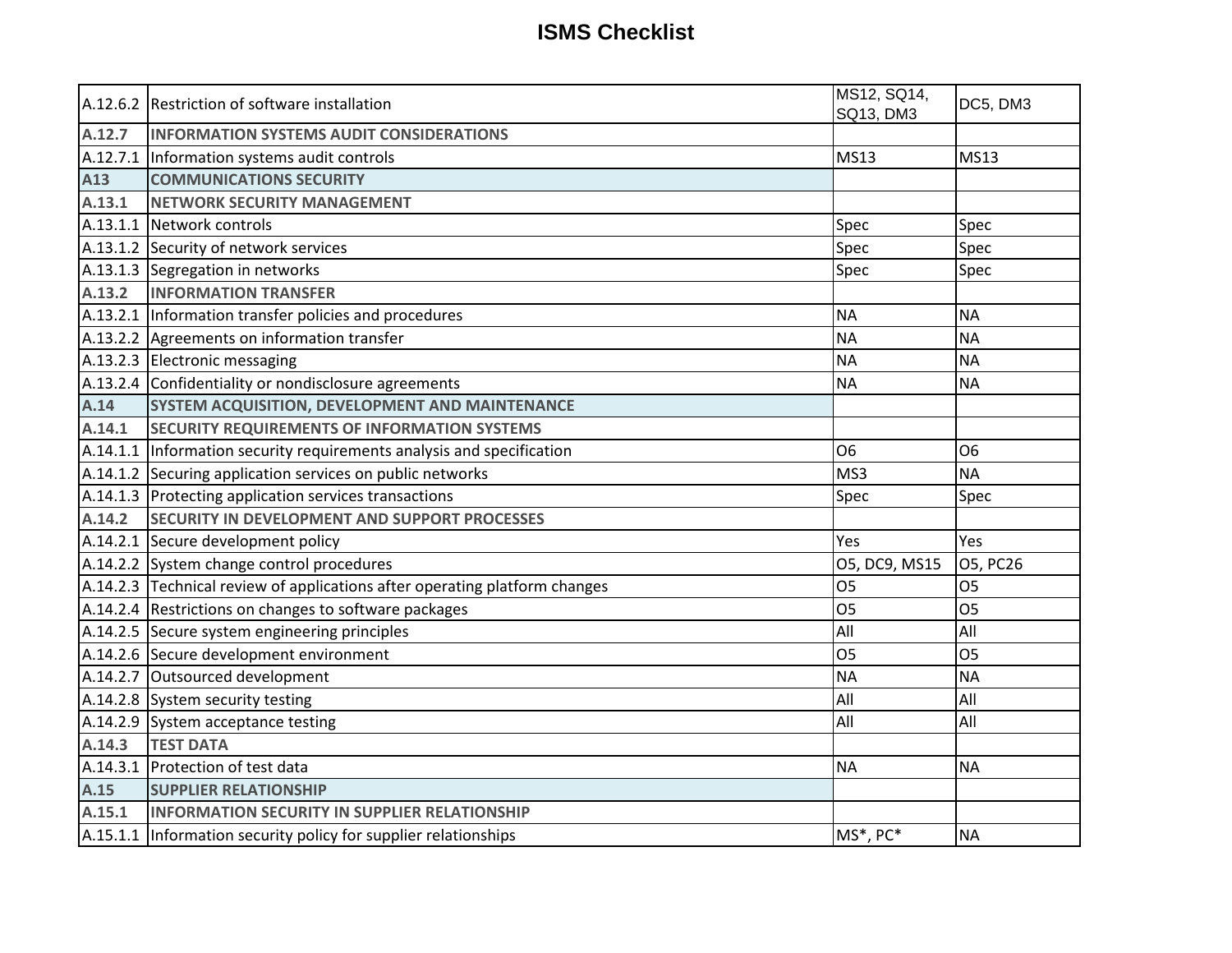|        | A.15.1.2 Addressing security within supplier agreements                        | <b>NA</b>       | <b>NA</b>                                          |
|--------|--------------------------------------------------------------------------------|-----------------|----------------------------------------------------|
|        | A.15.1.3 Information and communication technology supply chain                 | <b>NA</b>       | <b>NA</b>                                          |
| A.15.2 | <b>SUPPLIER SERVICE DELIVERY MANAGEMENT</b>                                    |                 |                                                    |
|        | A.15.2.1 Monitoring and review of supplier services                            | <b>NA</b>       | <b>NA</b>                                          |
|        | A.15.2.2 Managing changes to supplier services                                 | <b>NA</b>       | <b>NA</b>                                          |
| A.16   | <b>INFORMATION SECURITY INCIDENT MANAGEMENT</b>                                |                 |                                                    |
| A.16.1 | MANAGEMENT OF INFORMATION SECURITY INCIDENTS AND IMPROVEMENTS                  |                 |                                                    |
|        | A.16.1.1 Responsibilities and procedures                                       | 021             | <b>PC25</b>                                        |
|        | A.16.1.2 Reporting information security events                                 | O21             | <b>PC25</b>                                        |
|        | A.16.1.3 Reporting information security weaknesses                             | 021             | <b>PC25</b>                                        |
|        | A.16.1.4 Assessment of and decision on information security events             | 021             | <b>PC25</b>                                        |
|        | A.16.1.5 Response to information security incidents                            | O21             | <b>PC25</b>                                        |
|        | A.16.1.6 Learning from information security incidents                          | O21             | <b>PC25</b>                                        |
|        | A.16.1.7 Collection of evidence                                                | 021             | <b>PC25</b>                                        |
| A.17   | INFORMATION SECURITY ASPECTS OF BUSINESS CONTINUITY MANAGEMENT                 |                 |                                                    |
| A.17.1 | <b>INFORMATION SECURITY CONTINUITY</b>                                         |                 |                                                    |
|        | A.17.1.1 Planning information security continuity                              | 024             | 024                                                |
|        | A.17.1.2   Implementing information security continuity                        | <b>NA</b>       | <b>NA</b>                                          |
|        | A.17.1.3 Verify, review and evaluate information security continuity           | <b>NA</b>       | <b>NA</b>                                          |
| A.17.2 | <b>REDUNDANCIES</b>                                                            |                 |                                                    |
|        | A.17.2.1 Availability of information processing facilities                     | MS6             | <b>No</b>                                          |
| A.18   | <b>COMPLAINS</b>                                                               |                 |                                                    |
| A.18.1 | <b>COMPLAINS WITH LEGAL &amp; CONTRACTUAL REQUIREMENTS</b>                     |                 |                                                    |
|        | A.18.1.1 Identification of applicable legislation and contractual requirements | <b>NA</b>       | <b>NA</b>                                          |
|        | A.18.1.2  Intellectual property rights                                         | <b>NA</b>       | <b>NA</b>                                          |
|        | A.18.1.3 Protection of records                                                 | MS13, 017       | PC24, O17                                          |
|        | A.18.1.4 Privacy and protection of personally identifiable information         | O <sub>25</sub> | 025                                                |
|        | A.18.1.5 Regulation of cryptographic controls                                  | Spec            | Spec                                               |
| A.18.2 | <b>INFORMATION SECURITY REVIEWS</b>                                            |                 |                                                    |
|        | A.18.2.1 Independent review of information security                            | 015,017         | 015, 017, PC2,<br>PC3, PC5, PC6,<br>PC7, PC8, PC22 |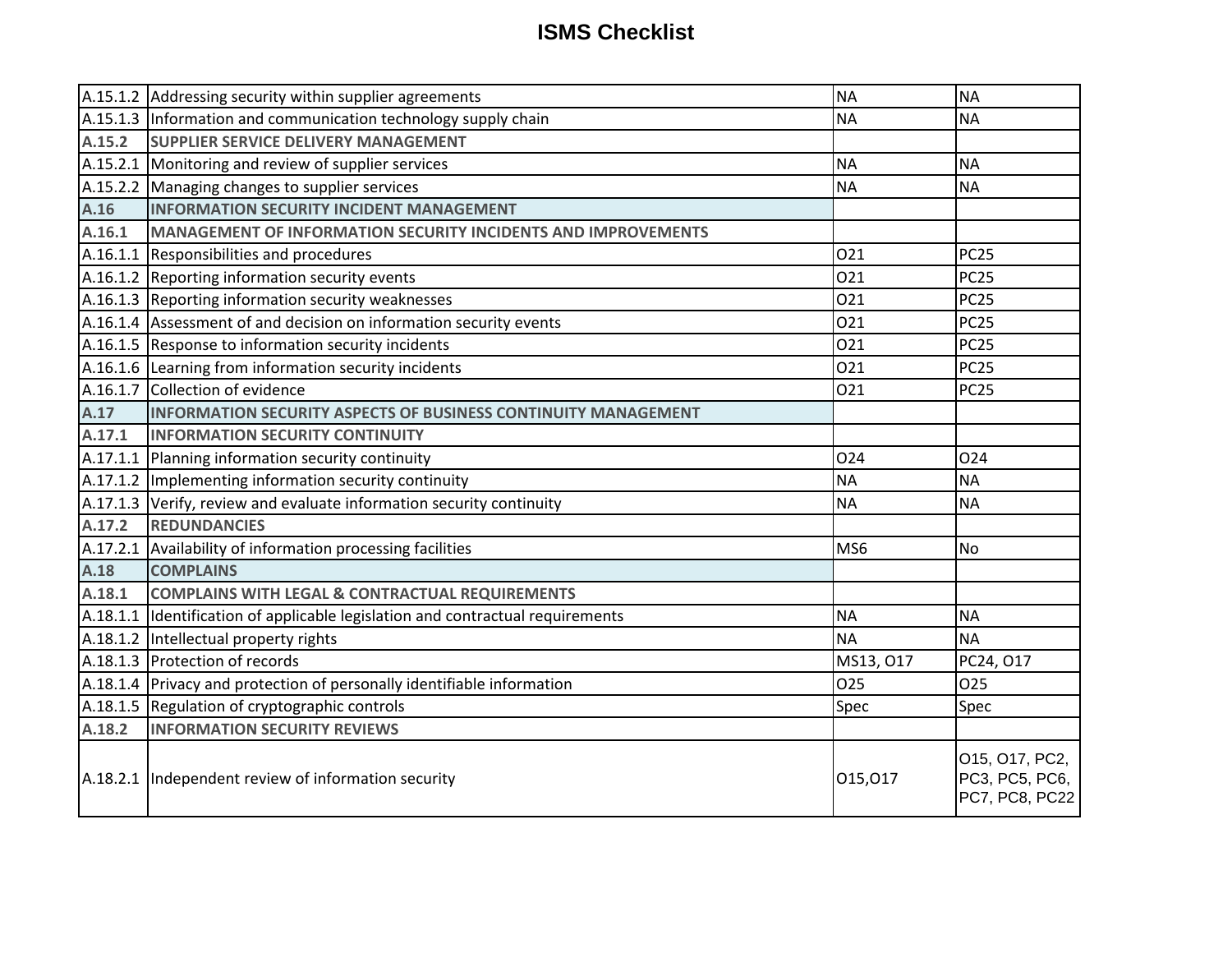| A.18.2.2 Compliance with security policies and standards | <b>MS11, MS12</b> | 015, 017, 025,<br>015, 025, 017, PC2, PC3, PC5,<br>PC6, PC7, PC8,<br><b>PC22</b> |
|----------------------------------------------------------|-------------------|----------------------------------------------------------------------------------|
| A.18.2.3 Technical compliance review                     | <b>INA</b>        | INA.                                                                             |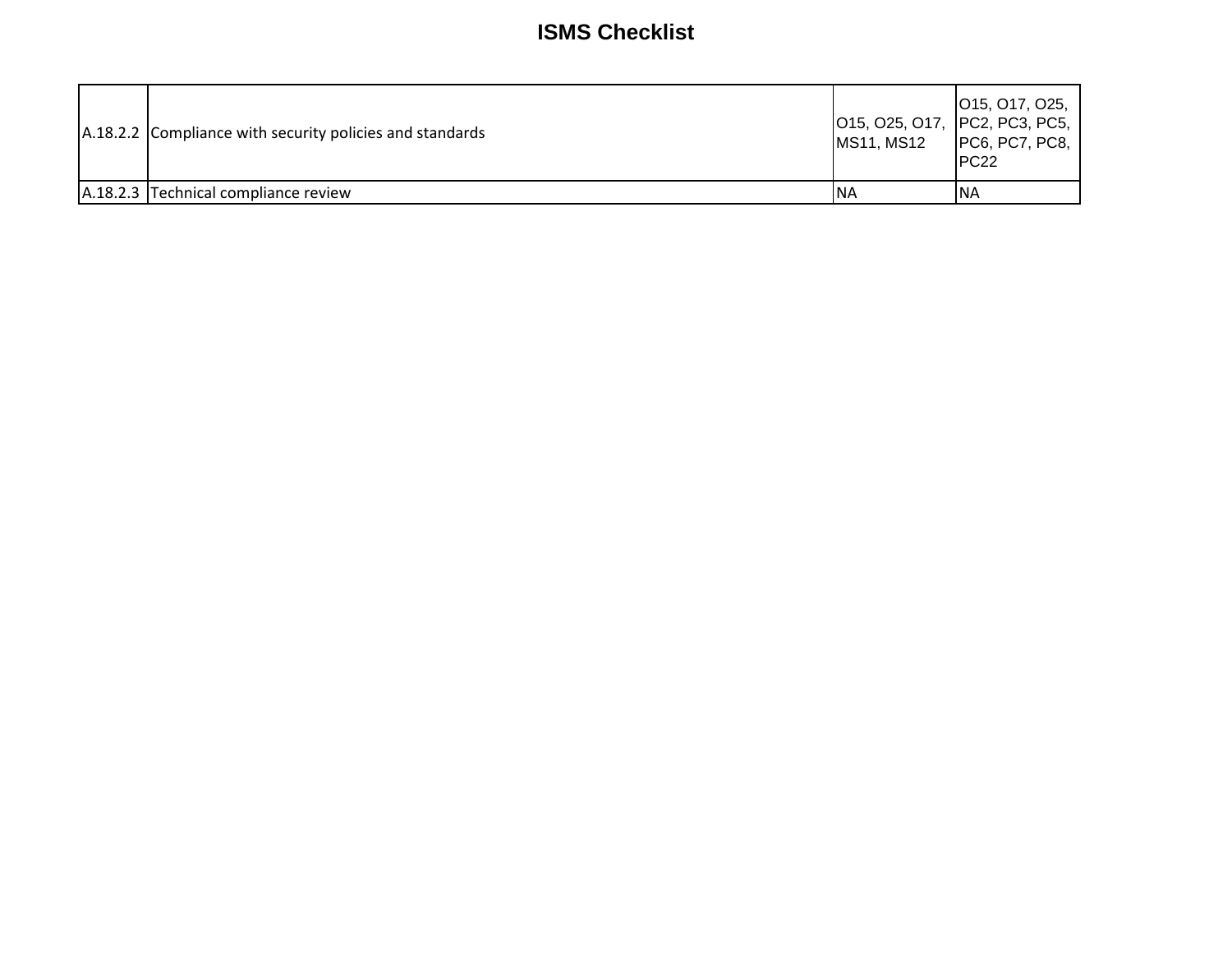| <b>S.No</b>    | <b>Overall</b>                                                     | <b>PCH</b> | <b>Device</b>   |
|----------------|--------------------------------------------------------------------|------------|-----------------|
|                |                                                                    |            | <b>Provider</b> |
| 01             | Document the entity applying for RD service certification &        | Υ          | Y               |
|                | Models for certification is requested                              |            |                 |
| O <sub>2</sub> | Document the single point of contact (SPC) profile and contact     | Y          | Y               |
|                | details. The SPC should be the product security manager. The       |            |                 |
|                | SPC is responsible for both hardware and software security and     |            |                 |
|                | set in place organizational processes to meet the security         |            |                 |
|                | objectives of L1 RD service.                                       |            |                 |
| O3             | Document the stakeholder charts. Stakeholders include both         | Y          | Υ               |
|                | third parties and internal resources involved in the L1 registered |            |                 |
|                | device process. Create a stakeholder chart documenting roles       |            |                 |
|                | and responibilties of all entites involved in the L1 RD service    |            |                 |
|                | solution. Please submit the agremments involving any 3rd           |            |                 |
|                | partys defining their responsibilities.                            |            |                 |
| O <sub>4</sub> | Document the security objectives for L1 registered device. This    | Υ          | Y               |
|                | should include all security features as per the UIDAI L1           |            |                 |
|                | Registered device specification and any additional security        |            |                 |
|                | features claimed by the PCH/Device providers                       |            |                 |
| O5             | Document the Secure Device Life Cycle process document             | Ÿ          | Υ               |
|                | including Secure Manufacturing process, Secure Provisioning        |            |                 |
|                | process, SDLC process for software, Secure Maintanence/Patch       |            |                 |
|                | management process followed for L1 device. The governance          |            |                 |
|                | gates and approvals at each stage should be documented             |            |                 |
| О6             | Document the requirements to meet the objectives of L1             | Y          | Y               |
|                | registered device specification. Document should provide clear     |            |                 |
|                | details on the security, data classification of senstive           |            |                 |
|                | information classified as Secret. Internal. Public                 |            |                 |
| 07             | Document the threat model based on STRIDE and DREAD.               | Y          | Y               |
|                | Document the mitigations proposed and implemented.                 |            |                 |
| O8             | Document the overall architecture of the device defining the       | Y          | Ÿ               |
|                | external interfaces. Both software and hardware interfaces         |            |                 |
|                | should be documented                                               |            |                 |
| O9             | Document the component & software design for L1 registered         | Y          | Y               |
|                | device. The design document should include the PCB design and      |            |                 |
|                | all the key components and their connection details. It should     |            |                 |
|                | also include a pictorial memory map view at rest and at            |            |                 |
|                | operation.                                                         |            |                 |
| 010            | Document the BOM for the device highlighting the security          | Y          | Υ               |
|                | critical elments. Documentation should include all the parts and   |            |                 |
|                | their vendor names.                                                |            |                 |
| 011            | Document the sequence diagram of the key generation, key           | Y          | Υ               |
|                | usage including the memory location where the keys are stored      |            |                 |
|                | or processed.                                                      |            |                 |
| 012            | Provide a declaration from the PCH provider stating that the       | Υ          | Y               |
|                | PCH provider has validated the design and the design has the       |            |                 |
|                | correct usage of PCH.                                              |            |                 |
| 013            | Document the tracebility matrix tracing the objective and how      | Υ          | Y               |
|                | the architecture, design and implementation covers the security    |            |                 |
|                | threats.                                                           |            |                 |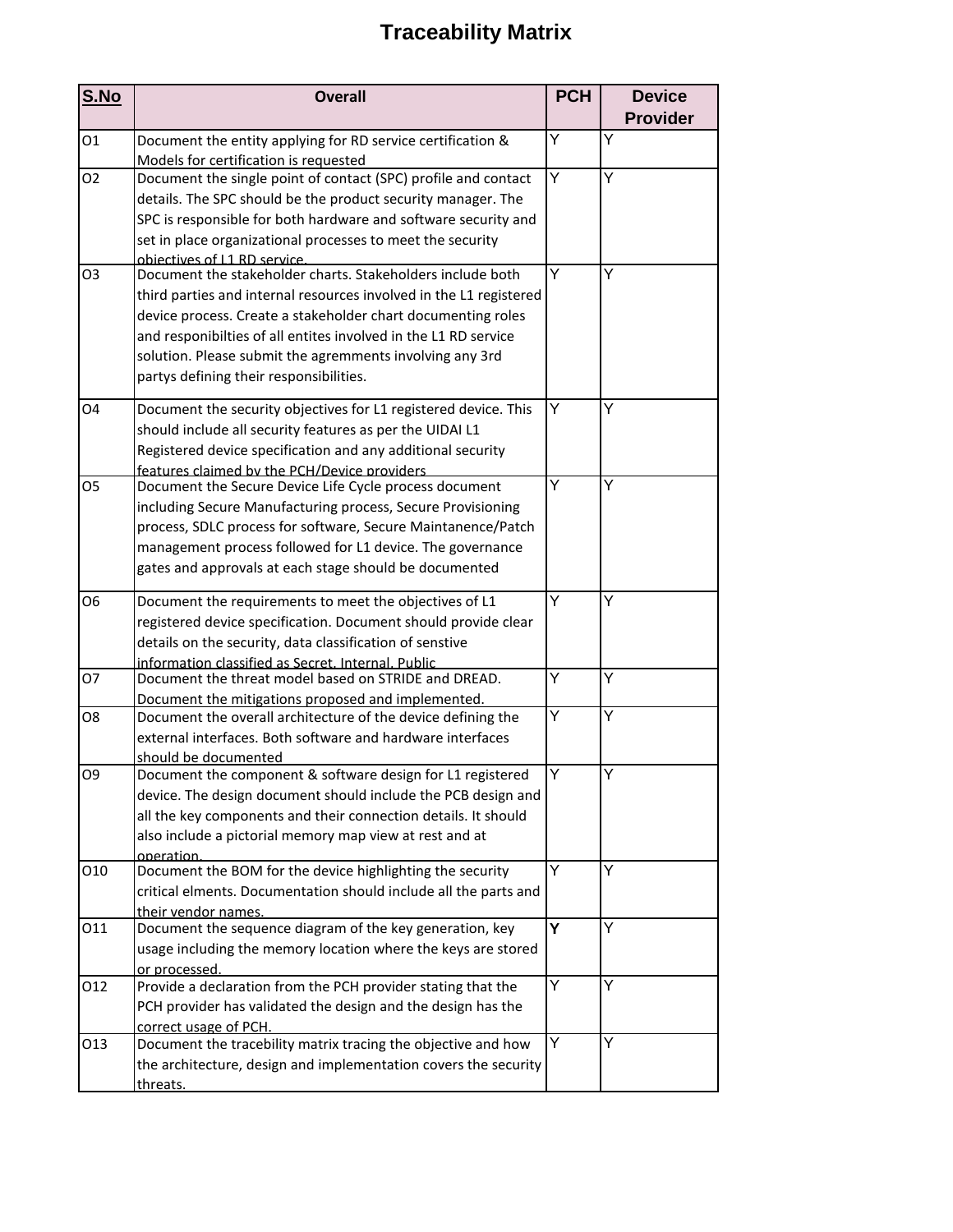| 014             | Document the security test strategy for all security claims.<br>Methods used for test cases should be documented. All the test<br>cases executed and their results should be documented                                                                                                                                                                                                                                                                                                                | Υ                       | Υ                       |
|-----------------|--------------------------------------------------------------------------------------------------------------------------------------------------------------------------------------------------------------------------------------------------------------------------------------------------------------------------------------------------------------------------------------------------------------------------------------------------------------------------------------------------------|-------------------------|-------------------------|
| 015             | Provide a formal security code review report. The report should<br>cover review of the mitigation implemented for all software<br>attacks mentioned in Section 3 of L1 registered device<br>addendum.                                                                                                                                                                                                                                                                                                  | Y                       | Y                       |
| 016             | Document security controls/certification in place for<br>provisioning, root of trust key storage, security for issuance of<br>certifcate for the device. The root of trust, crypto library and<br>Secure Boot Manager is the responsibility of the PCH provider.<br>PCH provider is expected to ensure the proper identity key is<br>inserted and tracked. The device provider has the responsibility<br>to operate the device registration, key management, capture,<br>process & protect biometrics. | Ÿ                       | Ý                       |
| 017             | Provide security audit report of the provisioning partner.                                                                                                                                                                                                                                                                                                                                                                                                                                             | Υ                       | N                       |
| 018             | Document the transition plan to move from one provisioning<br>partner to another.                                                                                                                                                                                                                                                                                                                                                                                                                      | $\overline{\mathsf{Y}}$ | $\overline{\mathsf{N}}$ |
| 019             | Document the SOP for disoposal of the L1 registered device.<br>Document the device disposal process, include stolen device<br>strategy, specifically clearing of sensitive information.                                                                                                                                                                                                                                                                                                                | Y                       | Y                       |
| 020             | Provide declaration that the device has a clear End Of life and<br>end of support dates. End of life is defined as the date after<br>which the device/PCH will not be manufactured. End of support<br>is the date after which the software upgrades are not released<br>and the device/PCH must be deregistered/removed from the<br><b>I IIDAI ero system</b>                                                                                                                                          | Y                       | Ÿ                       |
| 021             | Provide declaration stating "All new vulnerabililties, incidents<br>related to L1 will be reported to UIDAI/STQC within the 24 hours<br>of the occurance". In case of vulnerabilities or incidents its<br>expected that the SPC provides the daily report of the progress<br>made, workarounds, containment strategies until the final fix is<br>delivered                                                                                                                                             | Ÿ                       | Υ                       |
| 022             | Document the monitoring mechanism and process for security<br>related incidents.                                                                                                                                                                                                                                                                                                                                                                                                                       | Y                       | Y                       |
| 023             | Document the process used for revocation of root of trust. In<br>the event of a private key compromise of Device Provider/PCH<br>document the process followed to inform UIDAI/STQC.                                                                                                                                                                                                                                                                                                                   | Y                       | Ÿ                       |
| O <sub>24</sub> | Document the BCP plan Including all ecosystem partners: PCH,<br>Management Server, Field Support, Certification management,<br>Key Rotation etc.                                                                                                                                                                                                                                                                                                                                                       | Υ                       | Ÿ                       |
| 025             | Provide a audit report of Compliance to Aadhaar act. At this<br>time compliance to all elements of the traceability matrix will be<br>sufficient for compliance to Aadhaar Act. However changes may<br>occur in the future that could require an additional audit report.                                                                                                                                                                                                                              | $\mathsf{N}$            | Y                       |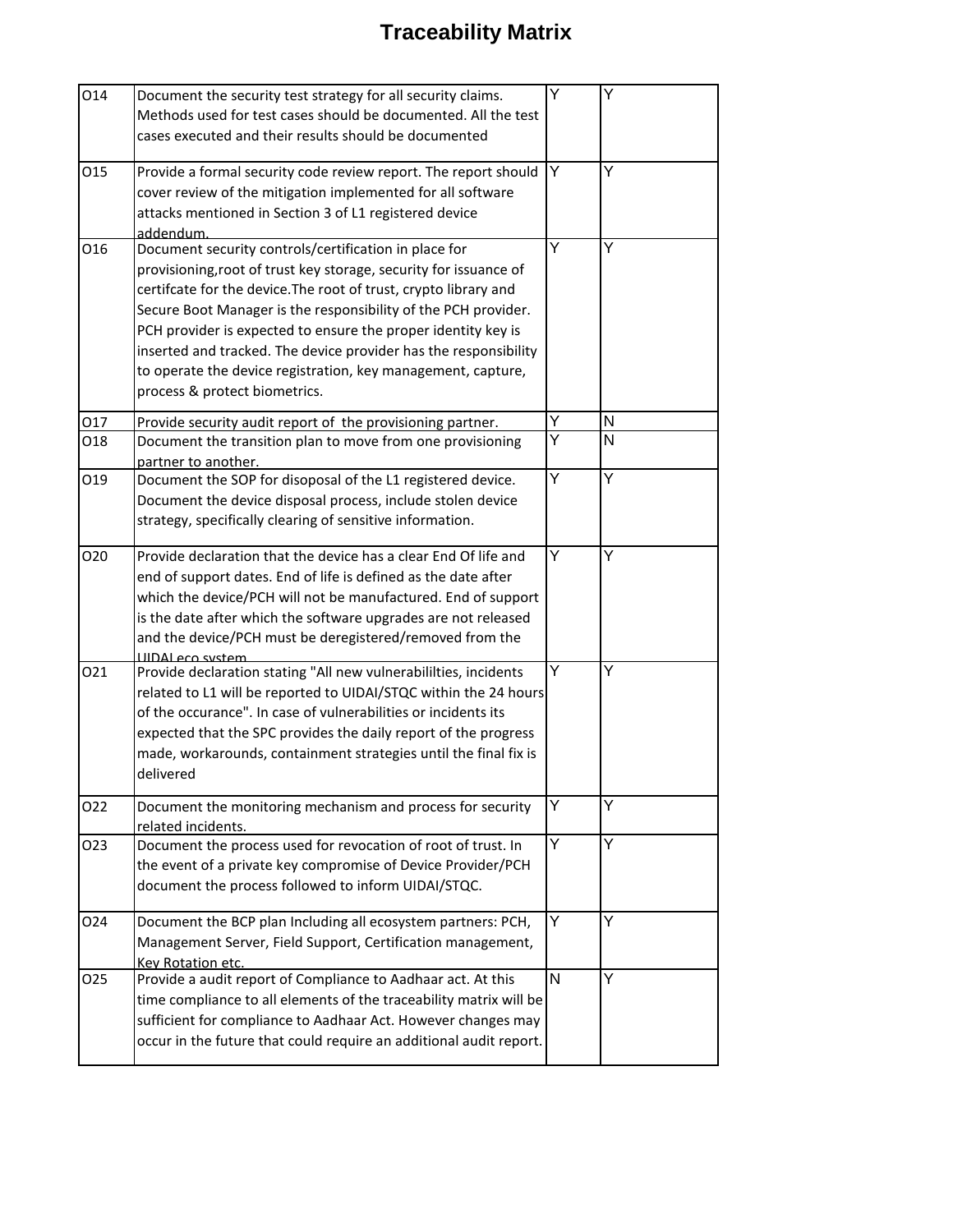| 026             | Maintain the asset register in a spreadsheet with clear CIA                       | Y | Υ              |
|-----------------|-----------------------------------------------------------------------------------|---|----------------|
|                 | (Confidentiality, Integrity, Availability) rating. Essential for                  |   |                |
|                 | Provisioning environment, Management server. Provide a                            |   |                |
|                 | declaration that asset database will be updated at regular                        |   |                |
|                 | interval (minimum of 1 week). Please refer to ISO 27001 process                   |   |                |
|                 | and asset register templates                                                      |   |                |
| 027             | Document the details of the security awareness program details                    | Y | Y              |
|                 | and schedule. Refer ISO 27001 for more details.                                   |   |                |
| 028             | Provide declaration that all sensitive backup keys and HSM                        | Y | Y              |
|                 | backups are handled by the employees of device/PCH provider                       |   |                |
|                 | or its declared stakeholder and not individual contractors.                       |   |                |
|                 |                                                                                   |   |                |
| 029             | Provide a declaration that periodic audit on physical security,                   | Y | Y              |
|                 | keystorage, software signing, roles & responsibilities would be                   |   |                |
|                 | performed for all partners in the ecosystem. The reports should                   |   |                |
|                 | be submited to UIDAI upon request.                                                |   |                |
|                 |                                                                                   |   |                |
| 030             | Document the hardware block diagram with component list and                       | Y | Υ              |
|                 | PCH vendor details starting from image capture all the way to                     |   |                |
|                 | the encryption of the PID block                                                   |   |                |
|                 | <b>PCH Certification</b>                                                          |   |                |
| PC <sub>1</sub> |                                                                                   | Υ | N              |
|                 | Provide datasheet for chipset proposed to be used in the L1<br>registered design. |   |                |
| PC <sub>2</sub> | Provide International certifications for secure crypto block in                   | Y | N              |
|                 |                                                                                   |   |                |
|                 | compliance to the objectives of the L1 RD specification                           |   |                |
| PC <sub>3</sub> | Provide Certification for Cryptography algorithm (RSA, AES and                    | Υ | N              |
|                 | SHA256) in compliance with objectives of the L1 RD                                |   |                |
|                 |                                                                                   |   |                |
| PC4             | specification<br>Provide declaration and explain in detail for the protection     | Υ | N              |
|                 | mechanism built on PCH for side channel attacks                                   |   |                |
|                 |                                                                                   |   |                |
| PC5             | Provide relevant international certifications for Trusted                         | Y | N              |
|                 | Execution Enviroment in case of shared hardware (Shared                           |   |                |
|                 | hardware means the PCH is used to run applications other than                     |   |                |
|                 | the RD Service)                                                                   |   |                |
| PC6             | Provide declaration and reports to prove the cryptographic                        | Y | ${\sf N}$      |
|                 | algorithms has resistance to side channel attacks                                 |   |                |
|                 |                                                                                   |   |                |
| PC7             | Provide declaration that upon a tamper the chip would zero all                    | Υ | N              |
|                 | the keys except the identity key.                                                 |   |                |
| PC8             | Provide declaration that the chip does not store the keys                         | Y | N              |
|                 | unencrypted in the non volatile storage                                           |   |                |
| PC9             | Document the details of the proposed memory management                            | Y | $\overline{N}$ |
|                 | profiles with clear demarcation of several zones and their                        |   |                |
|                 | respective rights.                                                                |   |                |
| <b>PC10</b>     | Document the secure boot sequence and root of trust                               | Y | N              |
|                 | certificate injection and storage for PCH and device vendor.                      |   |                |
|                 |                                                                                   |   |                |
| <b>PC11</b>     | Demonstrate the capability to perform secure boot, secure                         | Y | N              |
|                 | upgrade of OS.                                                                    |   |                |
| <b>PC12</b>     | Demonstrate any security claims that are not covered under the                    | Y | N              |
|                 | listed certifications (international or self)                                     |   |                |
| <b>PC13</b>     | Document the provisioning process including all third party                       | Y | N              |
|                 | vendors their roles and their security controls                                   |   |                |
|                 |                                                                                   |   |                |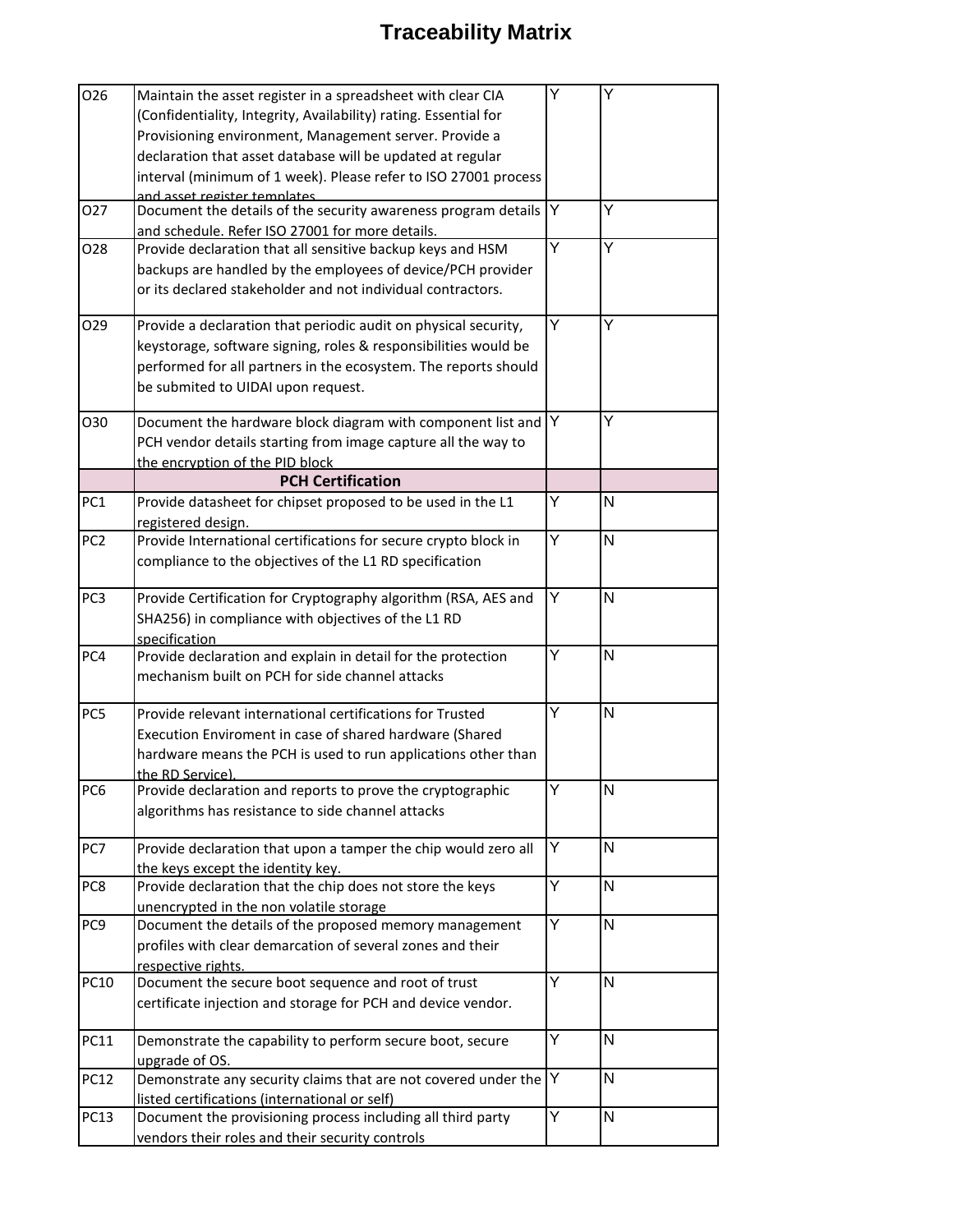| <b>PC14</b>      | Provide a letter of authorization from the provisioning vendor        | Y            | $\mathsf{N}$   |
|------------------|-----------------------------------------------------------------------|--------------|----------------|
|                  | authorizing the UIDAI/STQC to intiaite audit of the facilities used   |              |                |
|                  | for provisioning.                                                     |              |                |
| <b>PC15</b>      | Document and provide proof of the usage of FIPS 140-2                 | Y            | N              |
|                  | complaint Level 3 device to store the keys at the time of             |              |                |
|                  | provisioning                                                          |              |                |
| <b>PC16</b>      | Document the approval process using a sequence diagram                | Υ            | IN.            |
|                  | including the necessary checks and balances to release the            |              |                |
|                  | latest trusted softwares by the provisioning facility.                |              |                |
| <b>PC17</b>      | Document the process that would be followed for key rotation          | Y            | N              |
|                  | of root of trust.                                                     |              |                |
| <b>PC18</b>      | Provide declaration that all debug options are disabled as a part     | Y            | N              |
|                  | of provisioning process                                               |              |                |
| <b>PC19</b>      | Provide declaration that all the private keys are stored,             | Y            | N              |
|                  | processed, used in secure memory from where extraction or             |              |                |
|                  | cloning is not possible with the tools or techniques known at the     |              |                |
|                  | time of submission for approval.                                      |              |                |
| <b>PC20</b>      | Provide declaration that all encrypted/wrapped keys used for          | Υ            | $\mathsf{N}$   |
|                  | the encryption/wrapping should be AES 256 or RSA 2048                 |              |                |
|                  |                                                                       |              |                |
| PC <sub>21</sub> | Provide declaration that the encryption keys including                |              |                |
|                  | generation of keys are never unwrapped or used in a non secure        |              |                |
|                  | memory.                                                               |              |                |
| PC <sub>22</sub> | Provide certification details for CC or FIPS or PCI precertification, |              |                |
|                  | PED compliance for the PCH.                                           |              |                |
| PC <sub>23</sub> | Provide declaration that the PCH configurations used for the          | Y            | N              |
|                  | international certifications as listed in PC23 is same as the one     |              |                |
|                  | provided for the current need.                                        |              |                |
| PC <sub>24</sub> | Provide a declaration that audit records for all provisioning         | Y            | $\mathsf{N}$   |
|                  | activities will be maintained for a period of 10 year                 |              |                |
| PC <sub>25</sub> | Provide declaration that the keys stored on the PCH is not            | Ÿ            | $\overline{N}$ |
|                  | extractable with any of the current technologies. If PCH provider     |              |                |
|                  | is aware of any such methods/technologies in the future that          |              |                |
|                  | could extract sensitive keys then its the responsibility of the PCH   |              |                |
|                  | provider to inform UIDAI/STOC                                         |              |                |
| PC <sub>26</sub> | Document the change control procedure for software update,            | Y            | N              |
|                  | root of trust keys, vendor key management.                            |              |                |
| PC <sub>27</sub> | Provide declaration that the PCH components can not be                | Υ            | N              |
|                  | dismantled from the device after provisioning, If dismantled will     |              |                |
|                  | not be in a usabled condition with all its secret keys deleted.       |              |                |
|                  |                                                                       |              |                |
| PC <sub>28</sub> | Provide declaration that all debug options are disabled as a part     | Y            | N              |
|                  | of provisioning process and the debug feature cannot be               |              |                |
|                  | subsequently enabled by the device provider or on the field.          |              |                |
| PC <sub>29</sub> | Provide declaration that the AES keys used to encrypt the PID         | Υ            | N              |
|                  | are not logged or stored or sent out of the cryptographic library     |              |                |
|                  | <b>Device Certification</b>                                           |              |                |
| DC1              | Provide declaration that biometric data is not logged or stored       | $\mathsf{N}$ | Y              |
|                  | or sent out other than the UIDAI prescribed format.                   |              |                |
| DC <sub>2</sub>  | Provide a declaration that the memory used to process the             | $\mathsf{N}$ | Y              |
|                  | biometric data can not be modified by any external means.             |              |                |
|                  |                                                                       |              |                |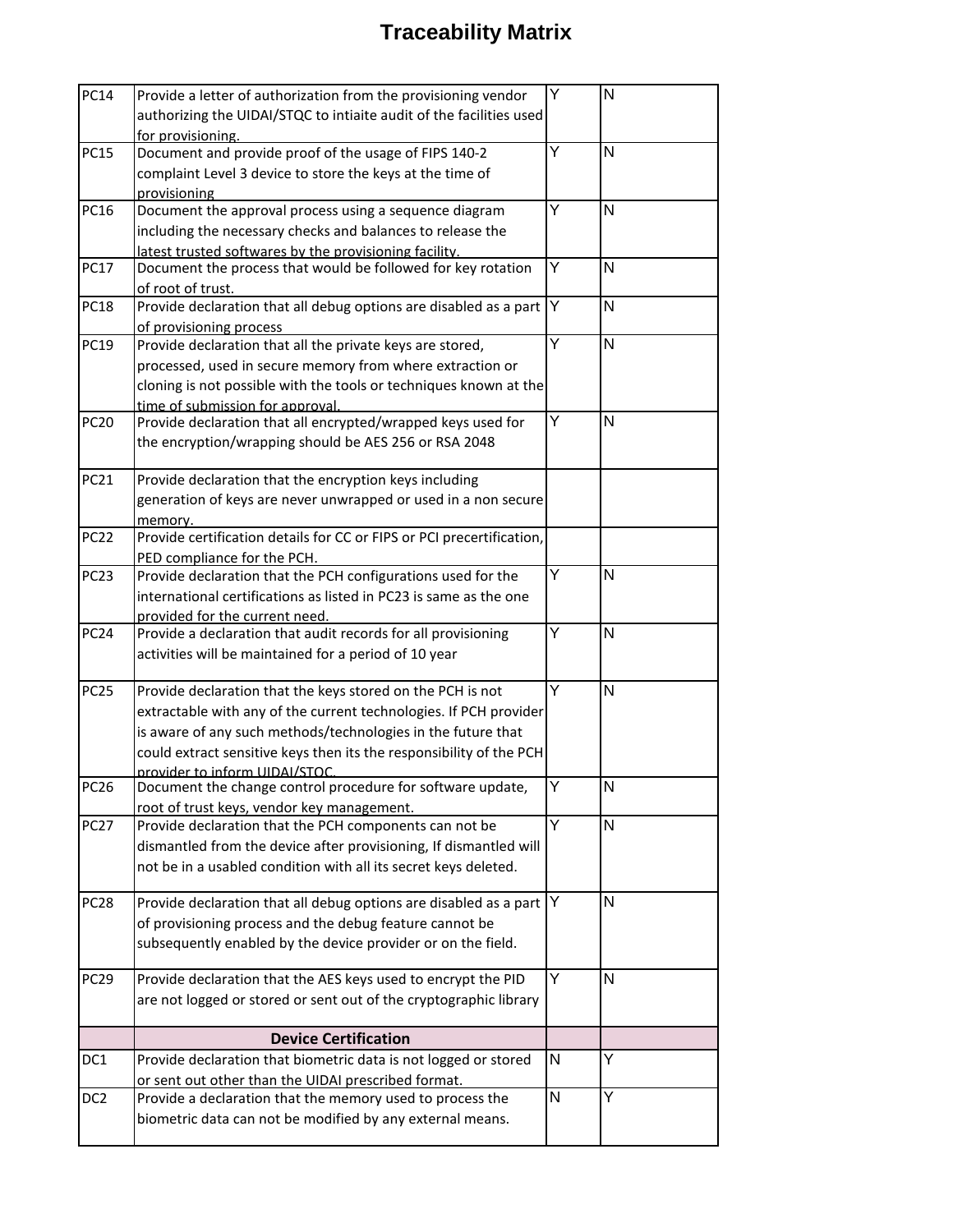| DC3             | Design document for the timestamp sync feature.                       | $\mathsf{N}$ | Υ              |
|-----------------|-----------------------------------------------------------------------|--------------|----------------|
| DC4             | Design document for the software upgrade design as per the            | $\mathsf{N}$ | Y              |
|                 | specification.                                                        |              |                |
| DC5             | Provide declaration that all cryptographic operations use the         | N            | Υ              |
|                 | cryptographic library provided by the PCH.                            |              |                |
| DC6             | Document explaining the logic used to identify your device            | N            | Y              |
|                 | during registration.                                                  |              |                |
| DC7             | Document the location, roles and responsibilities of users and        | N            | Υ              |
|                 | security of the keys used for signing the device provider             |              |                |
|                 | softwares.                                                            |              |                |
| DC8             | Document the change control process followed for new                  | N            | Y              |
|                 | software upgrades.                                                    |              |                |
| DC <sub>9</sub> | Provide declaration that a biometric can not be injected into the $N$ |              | Υ              |
|                 | L1 device. If injected the device will not sign the biometric         |              |                |
|                 |                                                                       |              |                |
| DC10            | Document the measures taken to prevent the seperation of the          | N            | Υ              |
|                 | PCH and the sensor                                                    |              |                |
| <b>DC12</b>     | Provide User manual for the device (L1 registered device.).           | N            | Υ              |
|                 | 'Management Server'                                                   |              |                |
| MS1             | Document management server architecture                               |              | Ÿ              |
| MS <sub>2</sub> | Document high availability for management Server                      |              | Ÿ              |
| MS3             | Document secure connection from RD Service and management             |              | Y              |
|                 | server                                                                |              |                |
| MS4             | Document the deployment and security architecture of the              |              | Y              |
|                 | management server                                                     |              |                |
| MS5             | Document the HSM security in the Management Server. Provide           |              | Υ              |
|                 | evidence of the FIPS 140-2 level 3 at which the HSM is                |              |                |
|                 | operating.                                                            |              |                |
| MS6             | Provide evidence regarding the DR HSM and the FIPS level.             |              | Υ              |
| MS7             | Document the methodology to pre-load device serial number in          |              | Y              |
|                 | the management server                                                 |              |                |
| MS8             | Document the time sync for the management servers.                    |              | Υ              |
| MS10            | Features for Key rotation upon manual trigger, Blacklist or delist    |              | $\overline{Y}$ |
|                 | a device, handling lost devices and other device management           |              |                |
|                 | features should be part of the management server and same             |              |                |
|                 | has to be demonstrated.                                               |              |                |
| MS11            | Monitor the sever for bussiness continuity, security and              |              | Υ              |
|                 | operations.                                                           |              |                |
| MS12            | Provide declaration that every month the management servers           |              | Υ              |
|                 | a vulnerability assessment is performed on the public facing IP       |              |                |
|                 | address (addresses) and every major release a penetration             |              |                |
|                 | testing is performed. The reports should be presented upon            |              |                |
|                 | heed                                                                  |              |                |
| MS13            | All devices managed by the server should have audit records           |              | Υ              |
|                 | about the device registration, key rotation, host combinations        |              |                |
|                 | for a period of 6 months. The audit records should be backed up       |              |                |
|                 | at end of dav.                                                        |              |                |
| MS14            | Physical security of the HSM and management server should be          |              | Υ              |
|                 | ensured.                                                              |              |                |
| <b>MS15</b>     | Document the HSM change control procedures.                           |              | Υ              |
|                 | <b>RD Service</b>                                                     |              |                |
| RD1             | Document discovery of the RD Service                                  |              | Y              |
| RD <sub>2</sub> | Document handling of multiple RD Service on same host                 |              | Υ              |